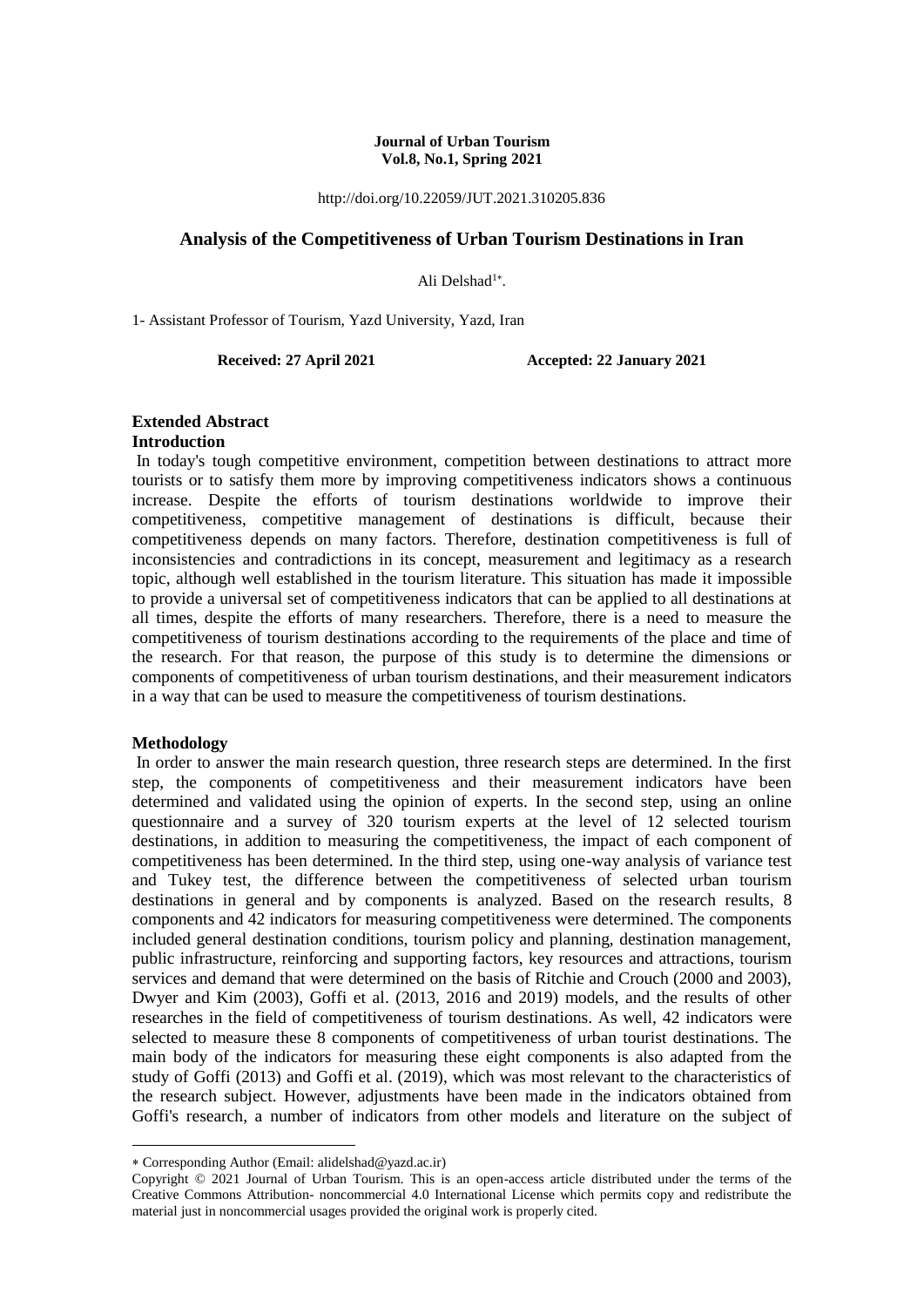competitiveness in the tourism industry and tourism system have been added to this collection, and some indicators have been integrated. Finally, these indicators and adjustments, 42 indicators were determined as the final indicators for measuring the competitiveness components of urban tourism destinations. As a result, the number of these indicators has been reduced on the one hand and made more complete on the other. Tourism experts confirmed the validity of the content of these indicators.

### **Results and Discussion**

The results of this research showed that the public infrastructure component with 90% has the greatest impact on the competitiveness of urban tourism destinations. These results showed that the existence of infrastructure, services and tourism facilities and proper management, policy and planning of the destination improve the quality of the tourism experience, increasing tourist spending along with maximizing tourists' satisfaction with the products and services provided and long-term sustainability of the destination in economic, socio-cultural and environmental dimensions lead to grow in the competitiveness of the tourism destination against competitors. It was also found that there was a significant difference between the competitiveness of urban tourism destinations and based on that, Shiraz has the highest and Sari has the lowest level of competitiveness. In the field of ranking tourism destinations by components, the research results showed that Shiraz city, which in general has the first rank of competitiveness compared to other destinations, in four components of tourism policy and planning, destination management, reinforcing and supporting factors, and key resources and attractions, has the first ranking. These results showed that the three components of destination management, tourism policy and planning, and reinforcing and supporting factors, which are ranked second to fourth, have the key role in turning gifted or natural advantages such as key resources and attractions into a competitive advantage for urban tourism destinations.

## **Conclusion**

Distinguishing features of this study compared to previous ones are comparison of competitiveness measurement indicators with urban tourism destinations, determining the effect of each components of urban tourism destinations competitiveness, measuring the competitiveness of selected tourism destinations in general and by components, comparing the level of competitiveness of twelve urban tourism destinations in general and by components and their ranking. Using the findings of this study, managers and policy-makers of tourism destination development can determine the development priorities, strengths and weaknesses of destinations and how to improve the competitiveness of urban tourism destinations compared to competitors.

**Keywords:** Tourism, Competitiveness, Urban Destinations, Iran.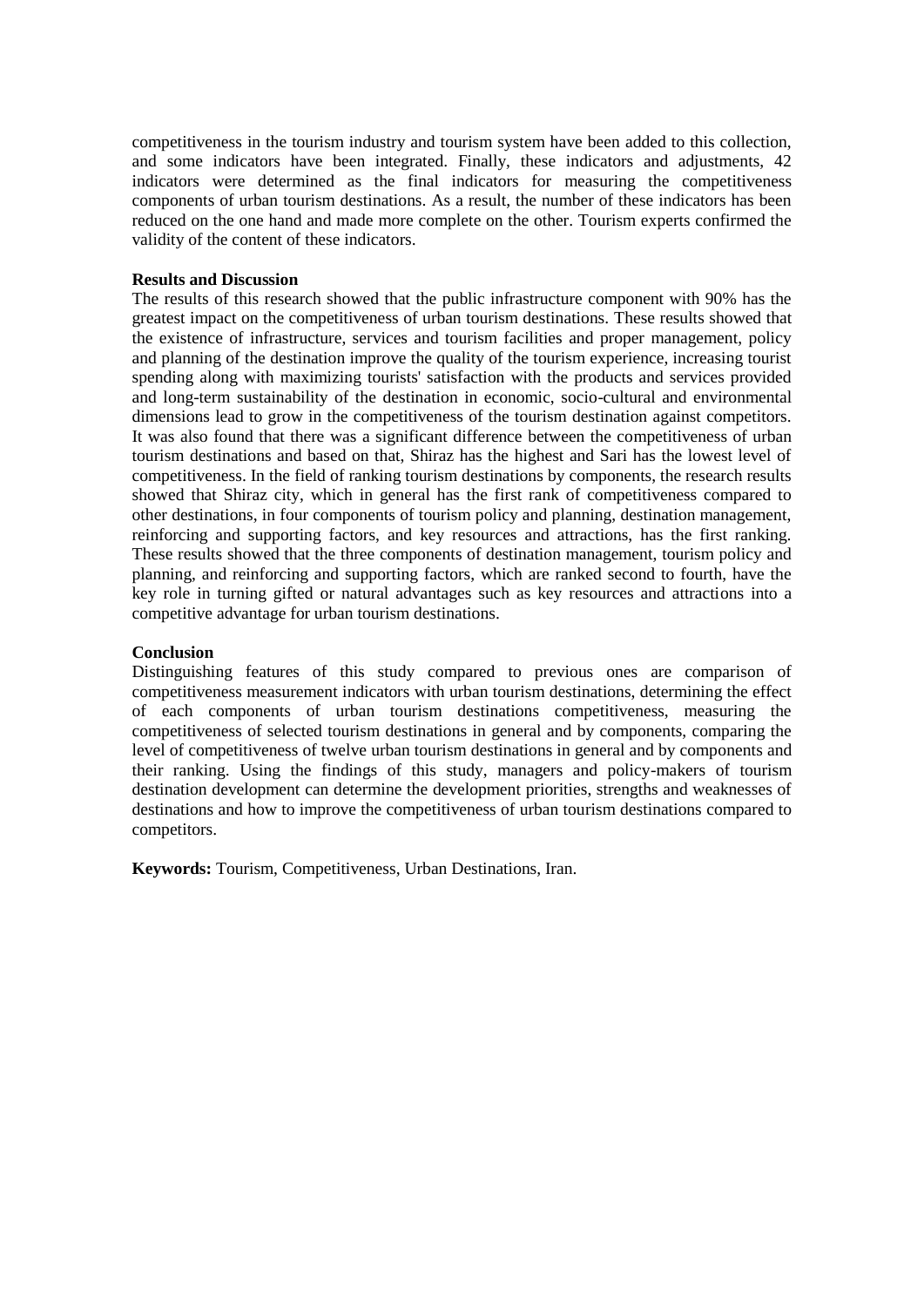# **فصلنامه گردشگری شهری، دورۀ ،8 شمارۀ ،1 بهار 1400 صص. 143-160**

http://doi.org/10.22059/JUT.2021.322862.899

# **تحلیل رقابتپذیری مقصدهای گردشگری شهری در ایران**

**–** استادیار گردشگری، دانشگاه یزد، یزد، ایران <sup>1</sup> **علی دلشاد**

**تاریخ دریافت: 1399/11/03 تاریخ پذیرش: 1400/02/07**

## **چکیده**

رقابتپذیری مقصد اگرچه بهخوبی در ادبیات موضوع گردشگری جاافتاده است، اما پـر از ناسـازگاریها و تناقضهـا در مفهوم، سنجش و مشروعیت آن بهعنوان یک موضوع پژوهشی است. این وضعیت موجب شده است که علیرغم تالش بسیاری از پژوهشگران، امکان ارائه یک مجموعه جهانشمول شاخصهای رقابتپذیری که قابـل کـاربرد بـرای همـه مقصدها در همه زمانها باشد، وجود نداشته باشد. بنابراین، هدف از این تحقیق، تعیین ابعاد یا مؤلفـههای رقابتپـذیری مقصدهای گردشگری شهری و شاخصهای سنجش آنها بهگونهای بوده است که بر اساس آن بتوان به اندازهگیری و سنجش رقابتپذیری مقصدهای گردشگری پرداخت. در راستای پاسخگویی به مسئله اصلی تحقیق، گامهـای سـهگانه پژوهش تعیینشدهاند. در گام اول به احصای مؤلفههای رقابتپذیری و شاخصهای سنجش آنها و اعتبارسنجی آنهـا با استفاده ازنظر خبرگان پرداختهشده است. در گام دوم تحقیق با استفاده از ابزار پرسشنامه آنالین و نظرسـنجی از 320 خبره گردشگری در سطح 12 مقصد گردشگری منتخب، عالوه بـر سـنجش میـزان رقابتپـذیری، میـزان تأثیرگـذاری هریک از مؤلفههای رقابتپذیری تعیینشده است. در گام سوم تحقیق، با استفاده از آزمون تحلیل واریانس یکطرفـه و آزمون توکی، تفاوت بین میزان رقابتپذیری مقصدهای گردشـگری شـهری منتخـب در کـل و بـه تفکیـک مؤلفـهها تحلیلشده است. بر اساس نتایج تحقیق هشت مؤلفه و چهلودو شاخص برای سنجش رقابتپذیری تعیین شدند. نتایج تحقیق نشان داد که چهار مؤلفه زیرساختهای عمومی، مدیریت مقصد، سیاسـت و برنامـهریزی گردشـگری و عوامـل تقویتکننده و حمایتکننده که به ترتیب در رتبههای اول تا چهـارم میـزان تأثیرگـذاری بـر رقابتپـذیری مقصـدهای گردشگری شهری قرارگرفتهاند، نقش بسیار کلیدی در تبدیل مزیتهای موهبتی یا طبیعـی ماننـد منـابع و جاذبـههای کلیدی به مزیت رقابتی مقصدهای گردشگری شهری بر عهدهدارند.

**واژگان کلیدی**: گردشگری، رقابتپذیری، مقصدهای شهری، ایران.

1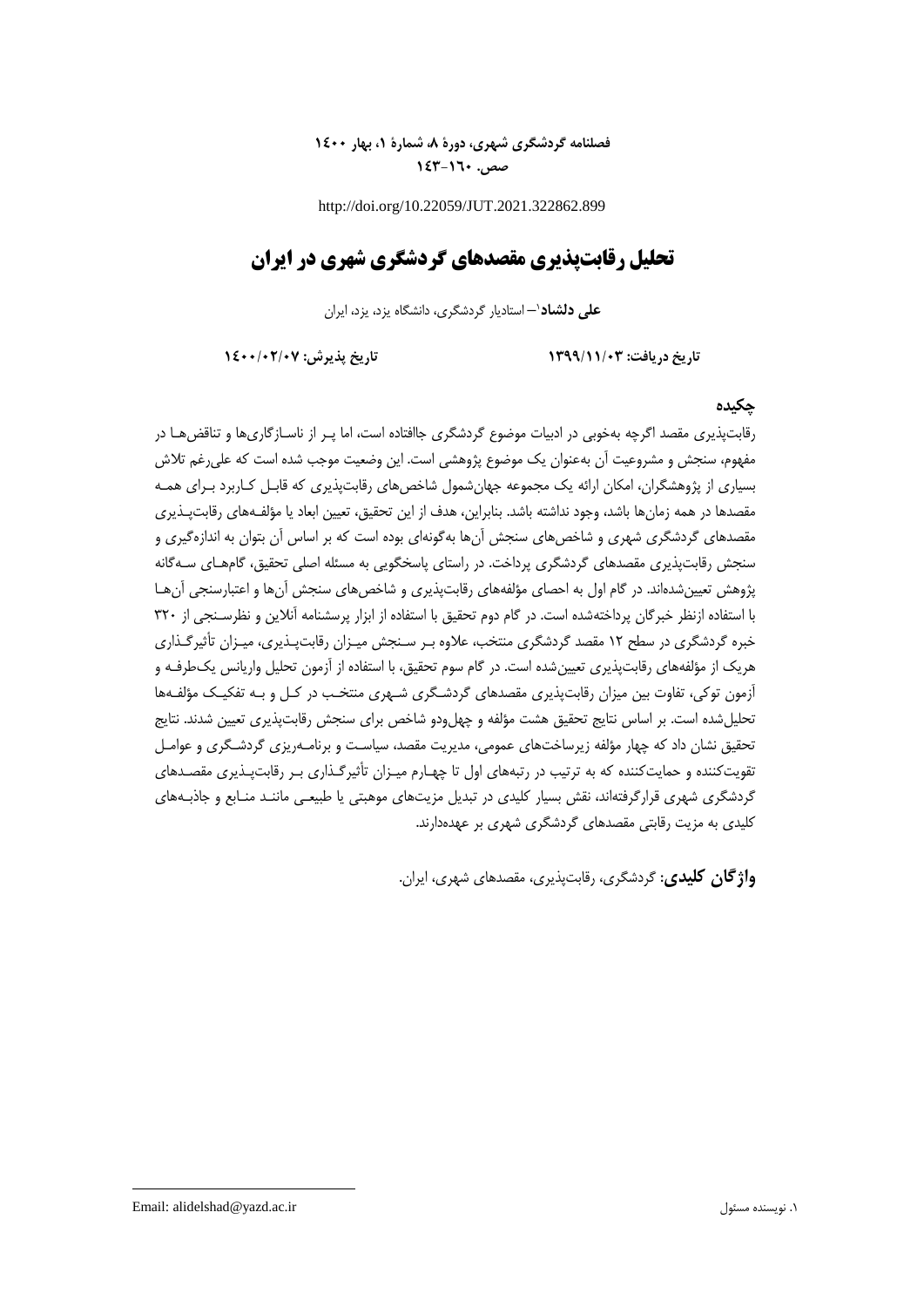**مقدمه**

صنعت گردشگری در سالیان اخیر، تأثیرات بسیاری بر وضعیت اقتصادی، اجتماعی و فرهنگی جهان داشته است )حیـدری و همکاران، :1399 144(. همچنین این صنعت، در طی دهه گذشته، تغییرات بنیادین و سریعی را تجربه کـرده اسـت کـه پویاییهای رقابتی مقصدهای گردشگری را تحت تأثیر قرار داده است (Del Vecchio & Passiante,2017:163). در حقیقت در فضای بهشدت رقابتی عصر حاضر، مقصدهای گردشگری نیز با تغییر جهت راهبردی، در تالش بـرای تطبیـق خود با واقعیتهای رقابتی و عصر نوین گردشگری برآمدهاند. در این فضا، مقصدهای رقیب گردشگری به دنبـال کسـب، حفظ و ارتقار جایگاه خود متناسب با توانمندیهایشان هستند. پرواضح است که رقابت بین مقصدهای گردشگری فراتر از رقابت اقتصادی، ابعاد زیستمحیطی، فناوری، سیاسی، اجتماعی و فرهنگـی را نیـز در برمیگیـرد. مطالعـات و تحقیقـات صورت گرفته نشان میدهد که آنچه یک مقصد گردشگری را حقیقتاً رقابتی میکند، توانمندی آن در افزایش درآمـدهای حاصله از گردشگری، جذب فزاینده گردشگران به همراه فراهم نمودن تجربیات رضایتبخش و خاطرهانگیز برای آنان در ضمن حفظ سودآوری، بهبـود رفـاه سـاکنان مقصـد و حفاظـت از سـرمایه طبیعـی مقصـد بـرای نسـلهای آتـی اسـت ),2005:25Crouch & Ritchie). بنابراین، عالوه بر منابع طبیعی و فرهنگی، اثربخشی مدیریتی و توانایی مدیران برای تسهیم و تخصیص بهینه منابع نیز به کسب مزیت رقابتی منجر میشود که میتواند به توسعه پایدار حقیقـی گردشـگری نیز منتهی شود (Wang et al,2013: 60).

در نتیجه، میتوان این ادعا را مطرح کرد که مدیریت رقابتپذیرانه مقصدها سخت است، چون رقابتپذیری آنها وابسـته به عوامل بسیاری است، ساختارها و سامانههای پیچیدهای دارد و عوامل متعددی با یکدیگر تعامل کرده و دائمـاً در حـال تغییر هستند. آنها از آمیزه پیچیدهای از عوامل کششی (مانند محصولات، منابع، خدمات)، مجموعه منافع اصلی و مکمل (مانند زیرساختها) و عوامل رانشی (مانند تصویرهای ذهنی و تجربهای که آنها خلق میکنند، اپلیکیشنهای مدیریت و بازاریابی مقصد و ارزش ادراکشدهای که آنها به بازدیدکنندگان ارائه میدهند)، تشکیلشده و همه ایـن عوامـل فرآینـد مدیریت رقابتپذیری را پیچیده میکنند ),2016:1Pirnar & Küçükaltan). با توجه بـه اهمیـت و ضـرورت پـرداختن مقصدهای گردشگری به رقابتپذیری و افزایش قدرت و توان خود در رقابت با سایر رقبا در فضای بسـیار رقـابتی عصـر حاضر، پژوهشهای خارجی بسیاری در زمینه شناسایی عوامل کلیـدی و ارائـه مـدلهای متعـدد در زمینـه رقابتپـذیری مقصدهای گردشگری انجامشده است. دِکیسر و ونهـوو`(۱۹۹۴) بـا تحقیقـی تحـت عنـوان "رویکـرد روششـناختی بـه وضعیت رقابتی گردشگری در ناحیه کاراییب"، به تعیین عوامل کلیدی رقابتپذیری شامل سیاسـت گردشـگری، اقتصـاد کلان، عرضه، حملونقل و تقاضا پرداختند. حسن ۲۰۰۰) به بررسی عوامـل تعیینکننـده رقابتپـذیری بـازار در صـنعت گردشگری پایدار به لحاظ زیستمحیطی پرداخت. ازنظر او عوامل سطح کالن سیاسی، فرهنگـی، اجتمـاعی-اقتصـادی و تغییرات فناوری و عوامل سطح خرد تعهد (پایداری) زیستمحیطی، مزیت رقابتی، ساختار صنعت و جهتگیری تقاضـا بـر رقابتپذیری مقصدهای گردشگری تأثیرگذارند. هیث (۲۰۰۲) در پژوهشی تحـت عنـوان "بهسـوی مـدلی بـرای بهبـود رقابتپذیری مقصد: چشماندازی از آفریقای جنوبی، عناصر بنیادی یـا پایـهای هفتگانـه و عوامـل پنجگانـه سـیمان یـا پیونددهنده عناصر رقابتپذیری را ارائه کرد. کراوچ و ریچی )1999؛ 2000( به ارائه مدل رقابتپذیری و پایـداری مقصـد گردشگری پرداختند. ازنظر آنان رقابتپذیری مقصد شامل 36 عامل تعیینکننده است که در پنج مؤلفه منابع و جاذبههای محوری، عوامل و منابع پشتیبان، عوامل کیفی یا تقویتکننده و تعیینکننده، مدیریت مقصـد، و خطمشـی و برنامـهریزی نوسعه مقصد دستهبندیشده است. دویر و کیم\*(۲۰۰۳) نیز مدل رقابتپذیری هم پیوند مقصد شامل عوامـل تعیینکننـده و شاخصها را ارائه کردند. در این مدل عوامل ششگانه تأثیرگذار بر رقابتپذیری مقصد گردشگری شامل منابع مـوهبتی

2. Hassan

-

- 3. Heath
- 4. Dwyer & Kim

<sup>1</sup>. De Keyser & Vanhove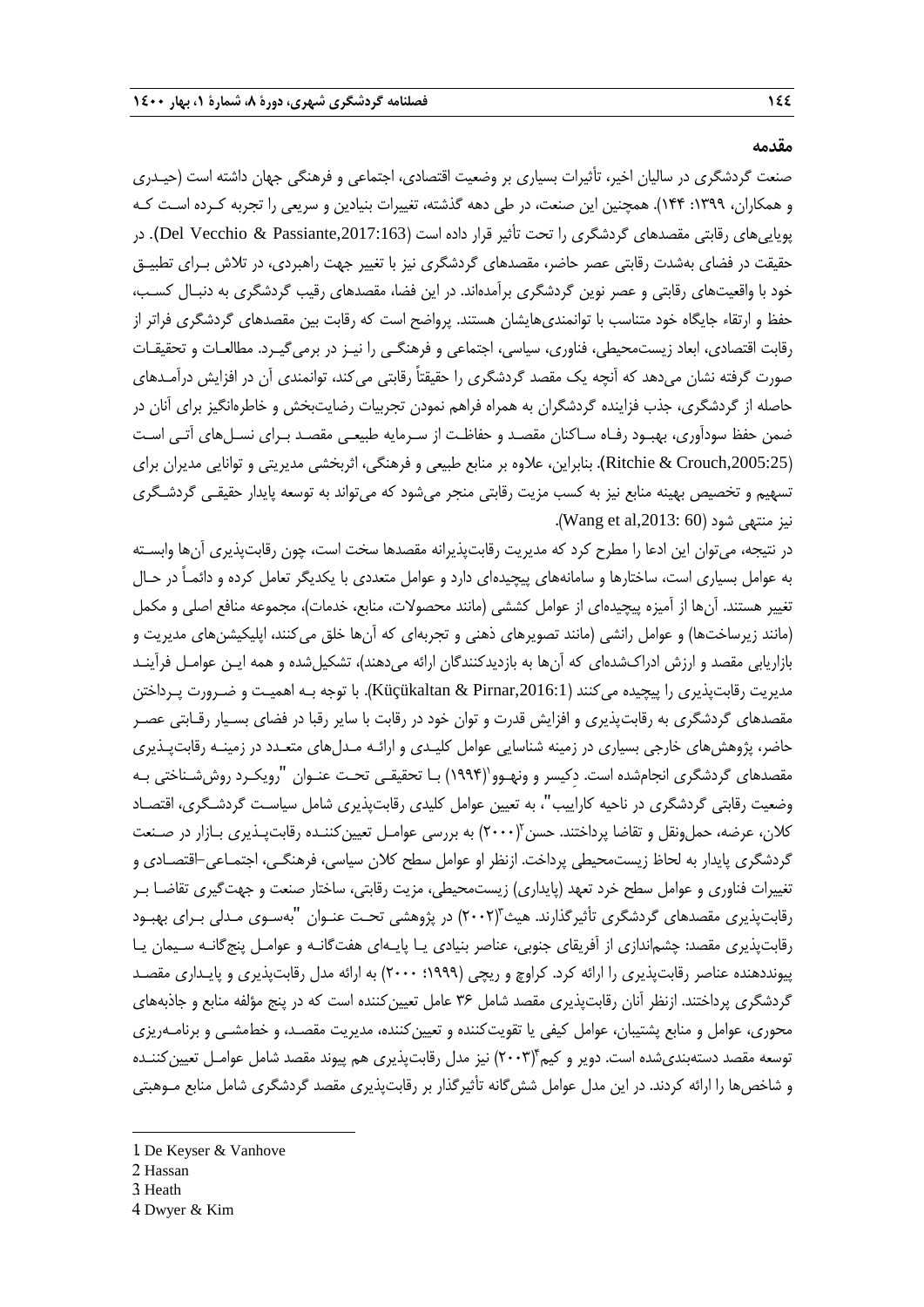و منابع خلق شده، عوامل و منابع پشتیبان، مدیریت مقصد (دولـت و صـنعت)، شـرایط مـوقعیتی و شـرایط تقاضـا و ۱۶۲ شاخص برای سنجش آنها ارائهشدهاند.

مجمع جهانی اقتصاد $( \mathbf{Y} \cdot \mathbf{Y} )$  نیز مدل شاخص رقابتپذیری سفر و گردشگری را ارائه کـرده اسـت. ایـن مـدل شـامل ۴ شاخص اصلی، 14 گروه شاخص و 90 شاخص فرعی است. شاخصهای اصلی، شامل چهار شاخص اصلی: -1توانمنـدی محیط، ۲-سیاستها و شرایط توانمند ساز سفر و گردشگری، ۳-زیرساختها و ۴-منابع طبیعی و فرهنگی هستند. اومرزل گومزلیج و میهالیچ`(۲۰۰۸) در مقاله خود تحت عنوان " رقابتپـذیری مقصـد–کـاربرد مـدلهای مختلـف، موردمطالعـه: اسلوونی" عوامل تأثیرگذار بر رقابتپذیری مقصد را شامل دودسته اصلی و شش دسته فرعی در نظر گرفتند. دسته اصلی اول یا منابع شامل سه دسته فرعی عوامل منابع میراثی یا موهبتی، خلقشده و پشتیبان است. دسته دوم شامل سه دسـته فرعی شرایط موقعیتی، مدیریت مقصـد و شـرایط تقاضـا اسـت. پـاپ و رافـای (۲۰۱۱) عوامـل مـؤثر بـر رقابت<code>یـذیری</code> گردشگری کشورهای سوسیالیستی سابق را بررسی کردند. آنها مدل هرمی برای رقابتپذیری مقصـد گردشـگری را بـا ترکیب مدلهای رقابتپذیری مقصد کراوچ و ریچی و دویر و کیم و مدل هرمی رقابتپذیری منطقهای لنگیـل، پیشـنهاد دادند. گوفی ۲۰۱۳) در تحقیق خود تحت عنوان "عوامل تعیین کننده رقابتپذیری مقصد گردشگری: یک مدل نظـری و شواهد تجربی" مدلی تلفیقی برای سنجش رقابتپذیری مقصدهای گردشگری ارائه داد. در این مـدل دو سـطح عوامـل عمومی و پشتیبان، و عوامل خاص عرضه و تقاضا و 7 عامل شامل زیرساختهای عمومی، عوامل وضـعیتی و پشـتیبان، سیاست، برنامهریزی و توسعه گردشگری، مدیریت مقصد، منابع اصلی و جذابیتهای کلیدی، خدمات گردشگری و تقاضا، به همراه 64 شاخص برای سنجش 7 دسته عامل تدوینشده بود. همچنین عامل هشتمی تحت عنوان پیامـدها و اثـرات گردشگری به همراه ۱۰ شاخص نیز به این عوامل اضافه شد. سیبینسکین و اسنایسکین (۲۰۱۵) به ارزیابی رقابت پـذیری گردشگری مقصدهای گردشگری شهری پرداختند. ازنظر آنان دودسته عوامل محیط داخلـی و خـارجی بـر رقابت<code>پـذیری</code> مقصدهای شهری تأثیرگذارند. عوامل محیط خارجی شامل عوامل سیاسی و قانونی، عوامل اقتصادی، عوامل اجتمـاعی و فرهنگی و عوامل زیستمحیطی و طبیعی هستند. بنگاههای گردشـگری، منـابع گردشـگری و زیرسـاخت گردشـگری و تفریح، عوامل محیط داخلی به شمار میروند. پوپسکیو و پاولوویچ؟(۲۰۱۵) مـدل هـم پیونـد تطبیـق یافتـه رقابتپـذیری مقصد را ارائه کردند. در این مدل عامل تقاضا در دودسته تجربه گردشگری و ادراك تور گردانان خارجی در زمره ذینفعان بیرونی قرارگرفته است و پنج عامل منابع موهبتی (طبیعی و فرهنگی)، منابع خلقشده، منـابع پشـتیبان، مـدیریت مقصـد (بخش عمومی، بخش خصوصی) و شرایط موقعیتی، عوامل قرارگرفته در زیرمجموعـه ذینفعـان درونـی هسـتند. لـوپز و همکاران (۲۰۱۸) به تحلیل رقابتپذیری گردشگری منطقهای با استفاده از رویکرد (روش) پرومته پرداختنـد. نتـایج ایـن تحلیل قوتها و ضعفهای مقایسهای مقصدها را نشان میدهد و به آنها این اجازه را میدهد که عالوه بر تعیین رقبای حقیقی خود، دیگر مقصدهای مشابه خود را نیز شناسـایی کننـد. مایکـل و همکـاران^(۲۰۱۹) بـه ارزیـابی رقابت<code>پـذیری</code> گردشگری امارات متحده عربی: دیدگاه کسبوکار پرداختند. نتایج این تحقیق نشان میدهد که منابع مقصد، زیرساخت و خدمات پشتیبان مقصد و محیط کسبوکار عمومی تأثیر عمدهای بر رقابتپذیری گردشگری امارات متحده عربی داشـته است.

گوفی و همکاران °(۲۰۱۹) در تحقیقی تحت عنوان "پرورش رقابتپذیری مقصد گردشگری در کشـورهای درحالتوسـعه: نقش پایداری" به تعیین نقش 62 ویژگی در تشریح 10 شاخص رقابتپذیری مقصد گردشگری پرداختند. این 62 ویژگـی

- 2. Omerzel Gomezelj & Mihalič
- 3. Papp & Raffay
- 4. Goffi

**.** 

- 5. Cibinskiene & Snieskiene
- 6. Popesku & Pavlović
- 7. Lopes
- 8. Michael
- 9. Goffi

<sup>1</sup>. World Economic Forum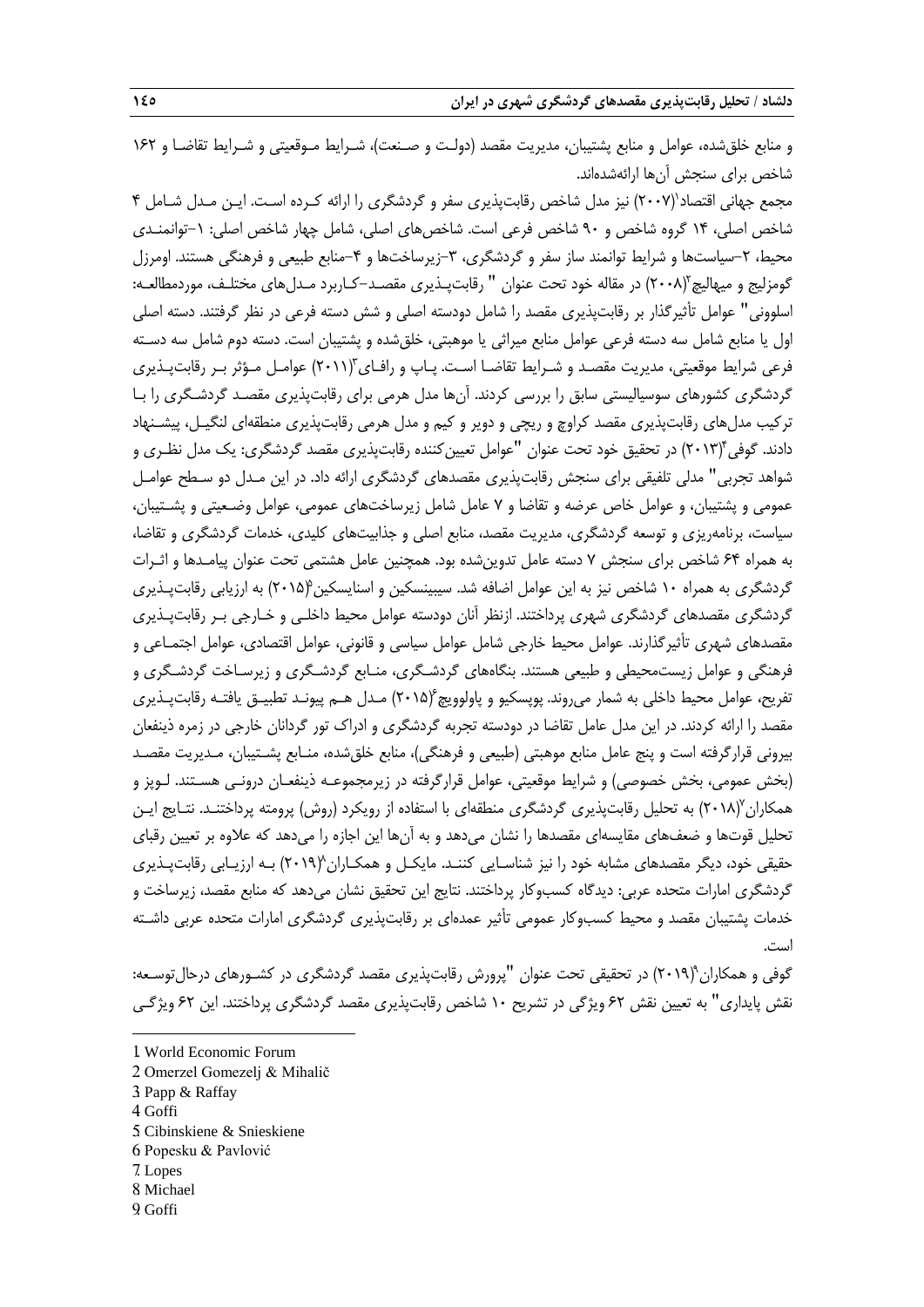در ۸ عامل یا ویژگی کلان جذبکنندههای اصلی، خدمات گردشگری، عوامل پشتیبان، شرایط عمومی، مـدیریت مقصـد، سیاست و برنامهریزی گردشگری، زیرساختهای عمومی و عوامل تقاضا بهعنوان متغیرهـای مـدل رقابتپـذیری مقصـد گردشگری دستهبندیشـدهاند. پژوهشهـای داخلـی در حـوزه رقابتپـذیری نیـز عمـدتاً معطـوف بـه بررسـی وضـعیت رقابتپذیری مقصدهای گردشگری با بهکارگیری الگوها و مدلهای ارائهشده توسط محققان بین|لمللی بوده است. فرزین و نادعلیپور )1389(عوامل مؤثر بر مزیت رقابتی مقصدهای گردشگری در ایران )موردمطالعه: منطقه چابهـار( را بررسـی کردند. بر اساس نتایج تحقیق، منطقه چابهار در زمینه عواملی مانند آبوهوا، چشماندازهای زیبا، امنیت و غیره در شـرای مطلوب و در زمینه عواملی نظیر مدیریت بازدیدکنندگان، مدیریت بحران، مراکز تفریحـی، بازاریـابی و غیـره در وضـعیت نامطلوبی به سر میبرد. ایمانیخوشخو و نادعلیپور )1395( به ارائه الگوی مفهومی رقابتپـذیری مقصـد گردشـگری در چارچوب توسعه پایدار پرداختند. فرزین و همکاران )1397( در تحقیق خود بـه تحلیـل رقابتپـذیری مقصـد گردشـگری: تحلیل اهمیت– عملکرد (موردمطالعه: شهر یزد و شهر شیراز) پرداختند. بر اساس میانگین امتیازهای مرتبط بااهمیـت، در شهر یزد ابعاد »مدیریت بحران«، »بازاریابی«، »تغییرات اقلیمی«، »آموزش گردشگری و مهماننوازی«، »توسعه پایـدار« و «توسعه محصول و نوآوری» و در شهر شیراز ابعاد «تغییرات اقلیمی»، «بازاریابی»، «مدیریت بحران»، «توسعه پایدار»، »توسعه محصول و نوآوری« و »آموزش گردشگری و مهماننوازی« به ترتیب از بااهمیتترین تـا کماهمیـتترین ابعـاد مربوط به رقابتپذیری مقصد شناخته شدند. ملکی و سجادیان )1397( به آسیبشناسی کیفیت رقابتآمیز مدیریت مقصد گردشگری کویر مطالعه موردی: کویر شهداد کرمان پرداختند. بر اسـاس نتـایج تحقیـق، بیشـترین ضـعف در اسـتفاده از فناوری اطالعات و ارتباطات بهمنظور بهرهگیری از آن در بازاریابی و تبلیغ و افزایش راندمان مشاهده میگردد. برومنـد و همکاران )1397( در تحقیقی با عنوان "مدل بومی سنجش رقابتپذیری گردشگری مقاصد گردشگری ایـران" بـه ارائـه مدلی مشتمل بر 9 شاخص شامل امنیت، زیرساختها، خدمات مقصد و امکانات اقامتی، رقابتپذیری قیمتی و جو مقصـد، عوامل انسانی، محیط مقصد، جذابیتهای تفریحی و واقعهای، مـدیریت مقصـد و درنهایـت اطلاعرسـانی و برنامـهریزی پرداختند. همچنین خاکپور و همکاران )1397( جایگاه برند گردشگری استان فارس بر پایه هویـت رقابتپـذیری ملـی را ارزیابی و تحلیل کردند. بر اساس نتایج تحقیق آنها، مهمترین عوامل کالن تأثیرگذار بر توسعه و برند سازی گردشـگری استان فارس شـامل مـدیریت کـالن کشـور، کمبـود اعتبـارات، نگـاه سیاسـی بـه گردشـگری تـاریخی اسـتان فـارس، محدودیتهای جامعه اسالمی و تحریمهای بینالمللی هستند. در کل بررسی پیشینه پژوهش نشان میدهد که علـیرغم انجام پژوهشهای بسیار در موضوع رقابتپذیری، این حوزه مطالعاتی، پر از ناسازگاریها و تناقضها در مفهوم، سـنجش و مشروعیت آن بهعنوان یک موضوع پژوهشی بوده (324:Abreu Novais et al,2018) و پیشنهادهای متعددی چه در ابزارها و چه در روش@ا برای سنجش این مفهوم چندبعدی و پیچیده، ایجادشده است (Lopes et al,2018:1). بنـابراین میتوان این مدعا را مطرح کرد که رقابتپذیری مقصدهای گردشگری بهصورت یک کل و در قالب یک مدل مشـخص پذیرفتهشده توسط عموم پژوهشگران در سطح جهان، تبیین نشـده اسـت (Küçükaltan & Pirnar,2016). همچنـین عمده مطالعات در زمینه دیدگاه تکوجهی داشته و توجه کمتری به توسعه یک چارچوب فراگیر شده است که عـالوه بـر دربرداشتن عناصر یا مؤلفههای مختلف تعیین کننده جایگاه رقابتی مقصد گردشـگری، شـاخص۵های جهان٬شـمول و قابـل کاربرد برای سنجش رقابتپذیری همه مقصدهای گردشگری نیز ارائه کند. این وضـعیت زمـانی پیچیـدهتر میشـود کـه بدانیم رقابتپذیری مقصد گردشگری تنها بر مبنای یک ویژگی یگانه محصول گردشگری شکل نمیگیرد و مجموعه هم پیوند ویژگیها، منابع، تسهیالت و خدمات مقصد گردشـگری بایـد مـدنظر واقـع شـوند ),2013:14Goffi). دلیـل ایـن وضعیت را در عدم امکان ارائه یک مجموعه جهانشمول شاخصهای رقابتپذیری که قابل کاربرد برای همه مقصدها در همه زمانها باشد، میدانند (Goffi et al,2019). پس این نیاز وجود دارد که رقابتپذیری مقصدهای گردشگری با توجه به مقتضیات مکان (برای مثال مقصدهای گردشگری شهری) و زمان انجام پـژوهش سـنجیده شـود. همچنـین بررسـی گزارش شاخص رقابتپذیری سفر و گردشگری مجمع جهانی اقتصاد نشان میدهد که کشور ایـران علـیرغم توانمنـدی باال در زمینه دارا بودن منابع و جاذبههای غنی و متنوع گردشگری، در سال 2019 ازنظـر شـاخصهای رقابتپـذیری در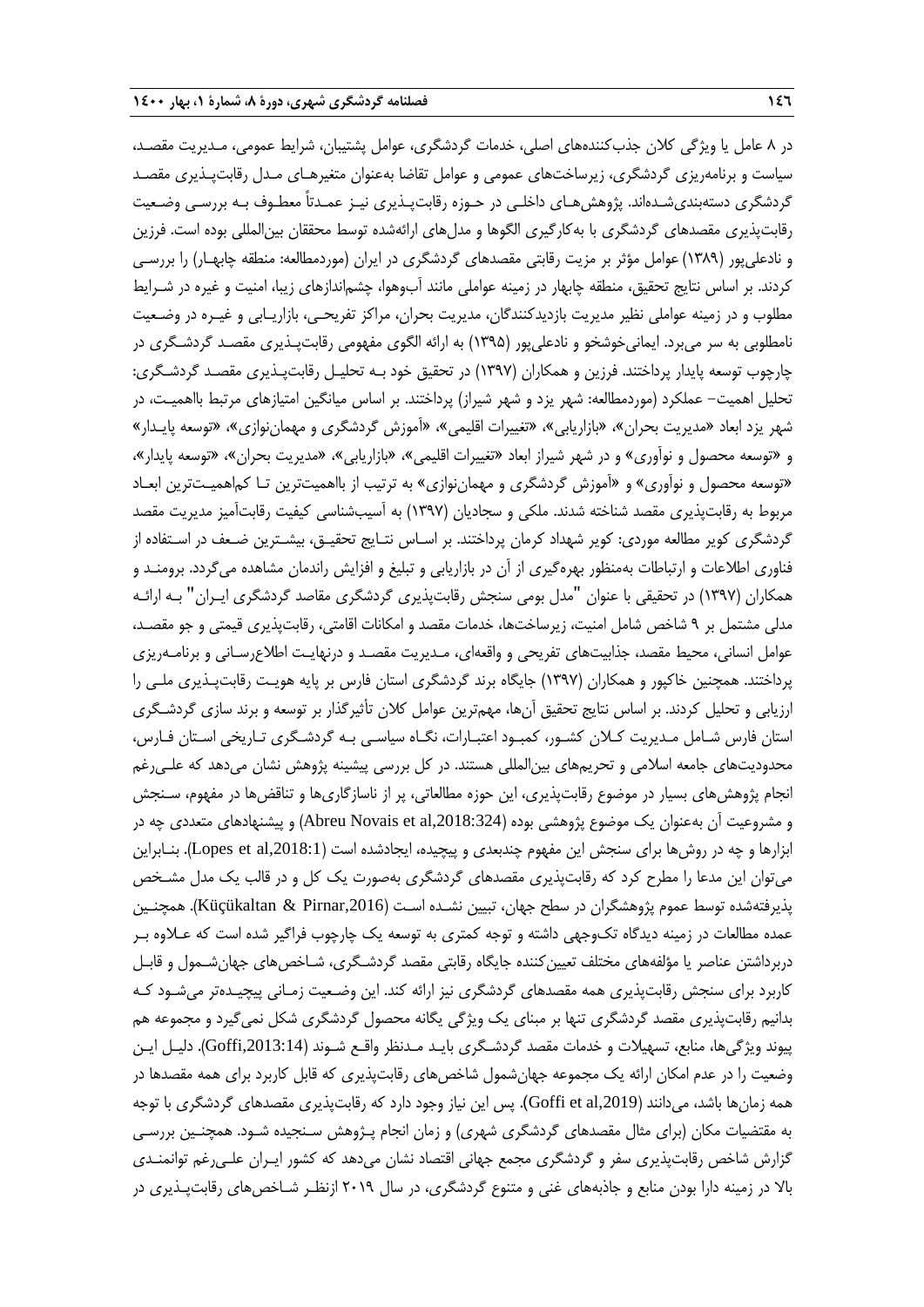میان 140 کشور جهان، در رتبه 89 قرارگرفته که نشاندهنده وضعیت نامناسب آن در اغلـب شـاخصهای رقابتپـذیری است. تنها در شاخص رقابتپذیری قیمتی، شاخص منابع فرهنگی و سفرهای کسبوکار و زیر شاخص منـابع فرهنگـی و طبیعــــی اســــت کــــه ایــــران بــــه ترتیــــب رتبــــه ،1 33 و 57 را بــــه خــــود اختصــــاص داده اســــت )65-83 ,2019:Forum Economic World). این آمار وضعیت نامناسب ایـران در اغلـب شـاخصهای رقابتپـذیری مقصدهای گردشگری داخل کشور که بهطور عمده بر شهرهای کشور منطبق هستند را نشان میدهد. ازاینرو مسئله اصلی این تحقیق ارائه، تعیین ابعاد یا مؤلفـههای رقابتپـذیری مقصـدهای گردشـگری شـهری ایـران، و شاخصهای سنجش آنها بهگونهای است که بر اساس آن بتـوان بـه انـدازهگیری و سـنجش رقابتپـذیری مقصـدهای گردشگری پرداخت. در راستای پاسخگویی به مسئله اصلی تحقیق، گامهای سهگانه پـژوهش تعیینشـدهاند. در ابتـدا بـه احصای مؤلفهها یا ابعاد رقابتپذیری مقصدهای گردشگری شهری و شاخصهای سنجش آنها و اعتبارسنجی آنهـا بـا استفاده ازنظر خبرگان پرداختهشده است. در ادامه میزان تأثیرگذاری هریک از ابعاد یا مؤلفههای رقابتپذیری مقصـدهای گردشگری تعیینشده و درنهایت با سنجش میزان رقابتپذیری مقصدهای گردشگری شهری منتخب، تفاوت بین میـزان رقابتپذیری آنها در کل و به تفکیک مؤلفهها تحلیلشده است.

# **مبانی نظری**

رقابت، توانائی مقصد برای به دست آوردن موفقیت پایدار در مقایسه با رقبـا اسـت. بـرای رقـابتی بـودن، مقصـدها بایـد محصوالت و خدماتی را فراهم کنند که خواستههای پیچیده و نیازهای مصرفکننده مدرن را بـه شـکلی مـؤثرتر از رقبـا برآورده سازد (مینایی و همکاران، ۱۳: ۱۴۷). در زمینه این که یک مقصد رقابتی باید دارای چه ویژگیهایی باشـد، یـا چـه نتایج و پیامدهایی از یک مقصد رقـابتی میشـود انتظـار داشـت و یـا بایـد بـه دنبـال دسـتیابی بـه چـه اهـدافی باشـد (Muller,1994)، این بحث مطرح می شود که یک مقصد رقابتی باید چهار هـدف عمـده بـه نامهـای (۱) بیشینهسـازی رضایت بازدیدکننده، (۲) بهبود رفاه و آسایش ذهنی ساکنان محلی، (۳) حفاظت از محیطزیست محلی و (۴) بهینهسـازی اثرات اجتماعی-فرهنگی را دنبال کند ),2019:105al et Goffi). همچنین رقابتپذیری مقصد به شش پیامد یـا هـدف مورد انتظار (Ritchie & Crouch,2003) شامل (۱) توانمندی در افزایش درآمدهای گردشگری، (۲) توانمندی در جذب مداوم گردشگران، (۳) فراهم کردن لذت و تجربه/ماجراجویی، (۴) سودآوری، (۵) کسب اطمینان از کیفیت زندگی ساکنان محلی و (۶) حفاظت از محـیط طبیعـی وابسـته اسـت (Küçükaltan & Pirnar,2016:2). بـا توجـه بـه مـوارد فـوق، رقابتپذیری مفهومی چندبعدی و پیچیده به نظر میرسد که عوامـل متعـددی در آن ایفـای نقـش میکننـد، در نتیجـه، پیشنهادها و الگوهای متعددی چه در ابزارها و چه در روشها برای سنجش آن ایجادشده است. در میـان ایـن روشهـا و ابزارها، مدل رقابتپذیری و پایداری مقصد گردشگری (Ritchie & Crouch,1999:2003)، مدل رقابتپذیری مقصـد: عوامــل تعیینکننــده و شــاخصها )2003 ,Kim & Dwyer )و شــاخص رقابتپــذیری ســفر و گردشــگری (World Economic Forum,2007) برجستهتر بوده و توسط بسیاری از دیگر محققان بهکاربرده شدهاند. در اواخر دهه 90 میالدی، ریچی و کراوچ مدل خود را در مورد تحلیـل رقابتپـذیری گردشـگری ارائـه دادنـد کـه مـدلی مفهـومی از 1 رقابتپذیری مقصد است. این مدل مفهومی بر چهارچوب مشهور پورتر )1990( یعنی "الماس رقابتپذیری ملی" اسـتوار است، با این تفاوت که بهجای تمرکز بر شرکتها و محصوالت، مؤلفههای مختلف شکلدهنده سامانه گردشگری در ابعاد سختافزاری و نرمافزاری و یا روساختها و زیرساختها مـدنظر قرارگرفتـه اسـت مؤلفـههای رقابتپـذیری مقصـدهای گردشگری بر اساس مدل تکمیلشده رقابتپذیری و پایداری که ریچی و کراوچ در سـال 2003 ارائـه دادنـد، شـامل 36 عامل تعیینکننده در پنج مؤلفه منابع و جاذبههای محوری، عوامـل و منـابع پشـتیبان، عوامـل کیفـی یـا تقویتکننـده و تعیین کننده، مدیریت مقصد، و خطمشی و برنامهریزی توسعه مقصد است (فرزین و نادعلیپور، ۱۳۸۹: ۴۹–۵۲). ریچـی و کراوچ بر این باور هستند که موفقیت مقصدها وابسته به قدرت رقابتپذیری همه بخشهای صنعت گردشـگری اسـت و

**.**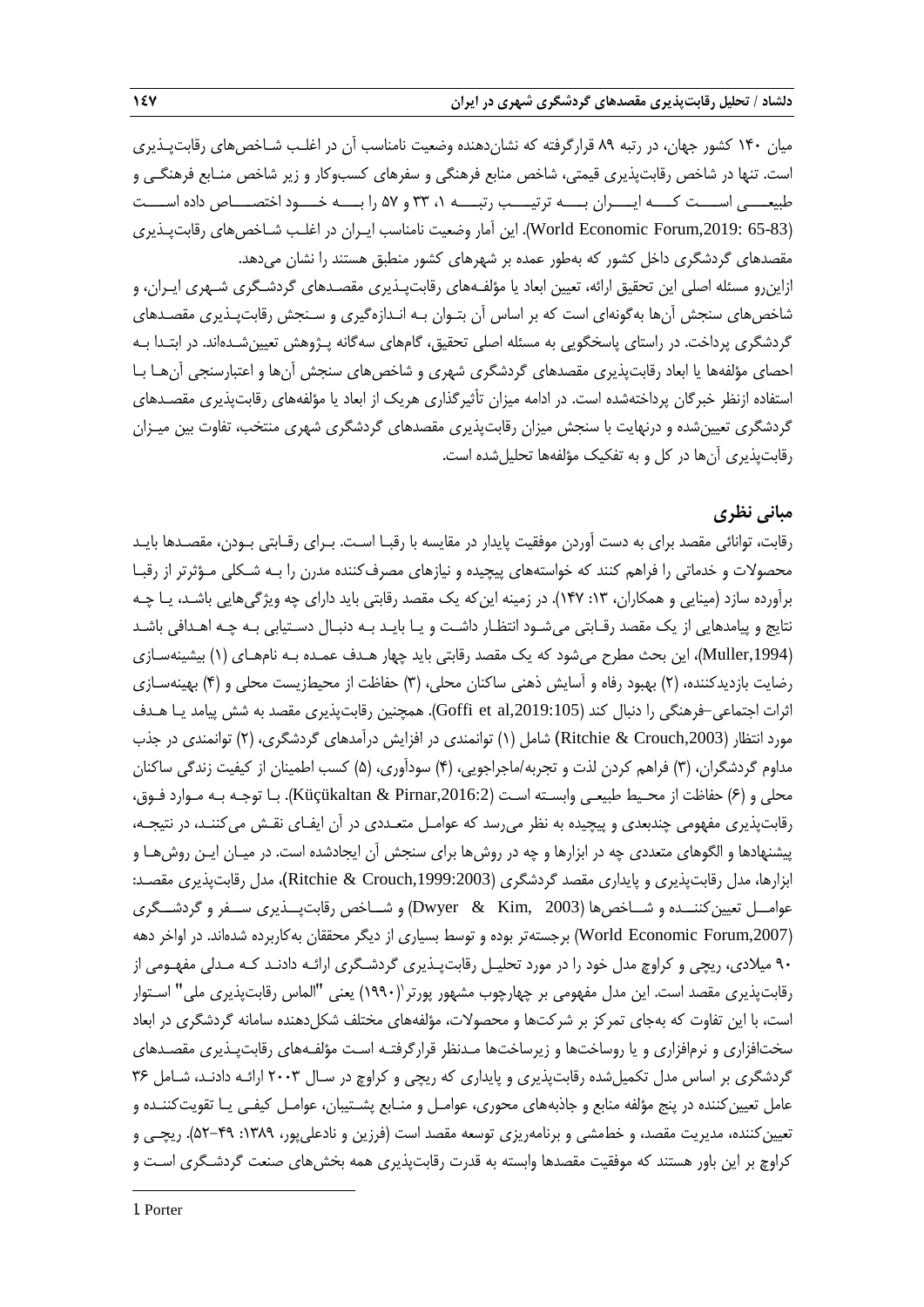رقابتپذیری بدون پایداری غیرواقعی است و مقصدی رقابتی به شمار میرود که توسعه گردشگری بهغیراز ابعاد اقتصادی و زیستمحیطی، ازنظر اجتماعی-فرهنگی و سیاسی نیز پایدار باشد. موفقیت یک مقصـد گردشـگری در بلندمـدت و دارا بودن توان رقابتی در جذب گردشگران و ارائه خدمات و تجربیات گردشگری به گردشگران وابسته به توازن بین چهار بعد پایداری مکمل یکدیگر شامل اقتصادی، اجتمـاعی، فرهنگـی و سیاسـی اسـت کـه در تعیـین بازارهـای هـدف و جـذب گردشگران، باید بهصورت هم پیوند با یکدیگر مدنظر قرار گیرند (Ritchie & Crouch,2005:29-30). مـدل ریچـی و کراوچ اگرچه چارچوب مفهومی بسیار مناسبی برای تبیـین رقابتپـذیری مقصـدهای گردشـگری ارائـه میدهـد، امـا در سنجش میزان رقابتپذیری مقصدها ناتوان نشان میدهد و شاخصهایی را ارائه نداده است که بر اساس آن بتوان ضمن سنجش و رتبهبندی رقابتپذیری مقصدهای گردشگری، به ضعفها و قوتهای مقصدها در عوامل مختلف رقابتپذیری و در مقایسه با یکدیگر پی برد. مدل هم پیوند دویـر و کـیم )2003( در زمینـه رقابتپـذیری مقصـد نیـز یکـی دیگـر از مهمترین و پرکاربردترین مدلهای تبیین و سنجش رقابتپذیری مقصدهای گردشگری است. این مدل، تعدادی عامل را نشان میدهد که بر رقابتپذیری گردشگری تأثیرگذارند. این عوامل به شش دسته شامل منابع موهبتی و منابع خلقشده، عوامل و منابع پشتیبان، مدیریت مقصد (دولت و صنعت)، شرایط موقعیتی و شرایط تقاضا تقسیم میشوند. این دو محقـق 162 شاخص نیز برای سنجش این عوامل ارائه دادهانـد ),2003:380-405Kim & Dowyer; ,2013:27-29Goffi). مدل دویر و کیم نیز علیرغم جامعیت و ارائـه شـاخصهایی بـرای سـنجش رقابتپـذیری، از یـک دیـدگاه کـل گـرا و سیستماتیک که در آن ضمن دستهبندی عوامل رقابتپذیری در چارچوب سیسـتم گردشـگری، پیامـدهای رقابتپـذیری، ویژگیها و وجوه مشخصه یک مقصد رقابتپذیر نیز مشخص باشد، بیبهـره اسـت. یکـی دیگـر از مهمتـرین الگوهـای سنجش رقابتپذیری مقصدهای گردشگری، شاخص رقابتپذیری سفر و گردشـگری اسـت کـه توسـ مجمـع جهـانی اقتصاد از سال 2007 گردآوری و منتشرشده است. این شاخص بر سنجش جذابیت یـک مقصـد بـرای سـرمایهگذاری یـا توسعه کسبوکار در بخش سفر و گردشگری متمرکز است. شاخص فوق، رقابتپذیری گردشگری را در سطح کشـور بـا ایجاد یک شاخص ترکیبی میسنجد. بهطورکلی شاخص رقابتپذیری سفر و گردشگری شامل 4 شاخص اصلی، 14 گروه شاخص و 90 شاخص فرعی است. شاخص رقابتپذیری سفر و گردشگری به دلیل ماهیت فراگیر آنهم در زمینه گسـتره متغیرهای تحت پوشش و هم گروهبندی یا ابعاد آن، بهطور گستردهای ستایش میشود. بااینوجود، بـه دلیـل اسـتفاده از دادههای گردآوریشده از نظرسنجیها (دادههای نرم یـا کیفـی)، وزن دهـی اختیـاری سـتونها و شـاخصها و سـادگی محاسبات آنها، نقدهایی توسط بعضی از محققان به آن واردشده است. همچنین ایـن شـاخص در سـطح ملـی (مقایسـه کشورها) کاربرد داشته است و ممکن است کاربرد این شاخص در سطح منطقهای و محلی موردتردید باشد. در زمینه نحوه تعامل با دادههای ازدسترفته یا غیرقابلدسترس، وزن دهی اختیاری و همبستگی بین متغیرها که ممکـن اسـت موجـب تخمین بیشازحد یا نتایج ناسازگار شوند، نیز این شاخص سکوت کرده است. بنابراین تحقیقـات زیـادی در زمینـه بهبـود روششناختی این شاخص انجامشده است و روشهای فراگیرتری ازجمله رگرسیون خطی تا معادالت گرانشـی و اسـتفاده از فنون تصمیمسازی چندمعیاره، مانند تاپسیس ارائهشدهاند. این روشها با توجه به ماهیت چندبعدی رقابتپذیری مقصد، امکان سنجش رقابتپذیری و مقایسه بین مقصدها و در بعضی مـوارد سـنجش فاصـلههای بـین مقصـدها در رابطـه بـا رقابتپذیری را امکانپذیر کرده است (Lopes et al,2018:2-3). درنهایت بررسی مبانی نظری تحقیق نشـان میدهـد که عمده مطالعات در زمینه رقابتپذیری گردشگری، دیدگاه تکوجهی داشته و توجه کمتری بـه توسـعه یـک چـارچوب فراگیر که عناصر مختلف تعیینکننده جایگاه رقابتی مقصد گردشگری را دربر داشته باشد، شده است، درصورتیکه رقابـت بر مبنای یک ویژگی یگانه محصول گردشگری نیست و مجموعه هم پیوند ویژگیها، منابع، تسهیالت و خدمات مقصـد گردشگری باید مدنظر واقع شوند ),2013:14Goffi). همچنین امکان ارائـه یـک مجموعـه جهانشـمول شـاخصهای رقابتپـــذیری کـــه قابـــل کـــاربرد بـــرای همـــه مقصـــدها در همـــه زمانهـــا باشـــد، وجـــود نـــدارد ),2019al et Goffi). ازاینرو، فقدان چارچوبی فراگیر بر اساس بررسی ابعاد یا مؤلفهها و شاخصهای سنجش و ارزیابی رقابتپذیری با تأکید بر مقصدهای شهری در پژوهشهای پیشـین، بهمثابـۀ شـکاف و خـأل پژوهشـی در ایـن پـژوهش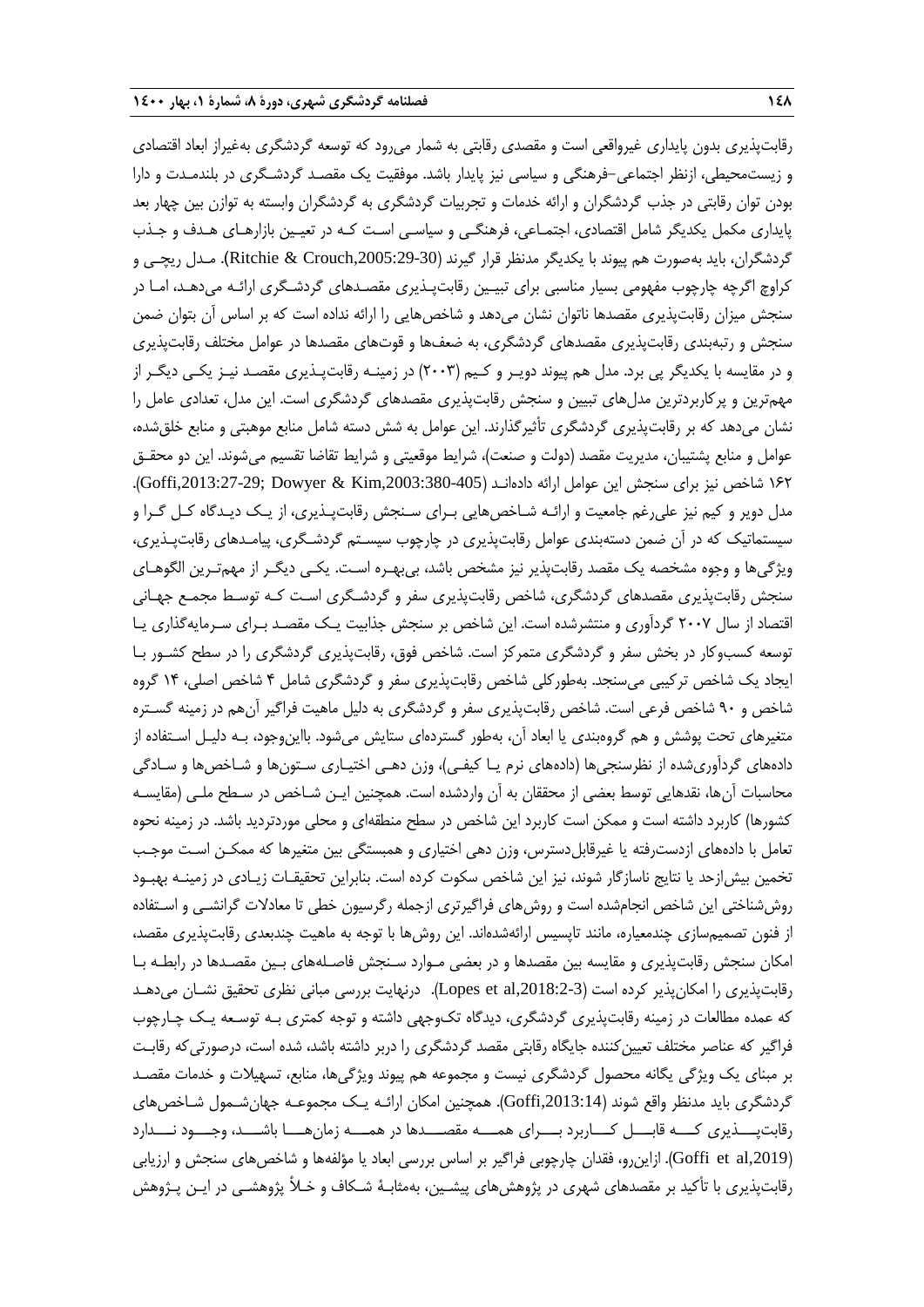شناساییشده است. بر این اساس، نوآوری تئوریـک ایـن پـژوهش در تعیـین و تبیـین مؤلفـهها یـا ابعـاد و شـاخصهای رقابتپذیری مقصدهای گردشگری شهری به شکلی فراگیر و سیستماتیک در قالب چـارچوبی مشـخص بـرای سـنجش وضعیت رقابتپذیری مقصدهای گردشگری و بررسی تفاوت بین میزان رقابتپذیری آنها در کل و بر اساس مؤلفـههای هریک است.

# **روش پژوهش**

این پژوهش ازنظر هدف بنیادی-کاربردی؛ ازنظر ماهیت و روش پژوهش، توصیفی-تحلیلی؛ و ازنظر افق زمانی، مقطعـی بوده و ازنظر گردآوری و تجزیهوتحلیل دادهها در سه مرحله دستهبندی میشود. در مرحلـه اول بـا اسـتفاده از روشهـای گردآوری و تحلیل داده آرشیوی، مؤلفههای هشتگانه رقابتپذیری شامل شرایط عمومی مقصد، سیاسـت و برنامـهریزی گردشگری، مدیریت مقصد، زیرساختهای عمومی، عوامـل تقویتکننـده و حمایتکننـده، منـابع و جاذبـههای کلیـدی، خدمات گردشگری و تقاضا (جدول ۱) با الگو گیری از مدلهای ریچی و کراوچ (۲۰۰۲ و ۲۰۰۳)، دویـر و کـیم (۲۰۰۳) و گوفی و همکاران )،2013 2016 و 2019(، و با توجه به نتایج سایر پژوهشهـای صـورت گرفتـه در حـوزه رقابتپـذیری مقصدهای گردشگری تعیین شدند. بدنه اصلی شاخص های سـنجش ایـن مؤلفـههای هشـتگانه نیـز از مطالعـه گـوفی )2013( و گوفی و همکاران )2019( که بیشترین تناسب را بـا ویژگیهـای موضـوع تحقیـق داشـت، اقتبـاس شـد، امـا تعدیالتی نیز در شاخصهای اخذشده از تحقیق گوفی صورت گرفت، تعدادی شاخص از دیگر مـدلها و ادبیـات موضـوع رقابتپذیری در صنعت و سیستم گردشگری مقصدهای گردشگری به این مجموعه اضافهشدهاند و شـاخصهایی نیـز بـا یکدیگر ادغامشدهاند و درنهایت این جرح و تعدیالت، تعداد 42 شاخص بهعنوان شاخصهای نهایی سـنجش مؤلفـههای رقابتپذیری مقصدهای گردشگری شهری (جدول ۱) تعیین شدند. در نتیجه از تعداد این شاخصها از سویی کاسته شـده و از سوی دیگر کاملتر شدهاند. عالوه بر ایـن، در ایـن مرحلـه مؤلفـهها و شـاخصهای تعیینشـده بـا اسـتفاده از ابـزار پرسشنامه و با نظر خبرگان گردشگری اعتبارسنجی شدهاند. در ادامه این نیاز وجود داشـت تـا یافتـههای تحقیـق شـامل مؤلفهها و شاخصهای تعیینشده اعتبارسنجی شوند. برای تعیین اعتبار ابزار اندازهگیری روشهای مختلفی وجود دارد که یکی از آنها اعتبار محتوا است. برای تعیین اعتبار محتوای تحقیق، در مرحلـه اول، بـر اسـاس مؤلفـهها و شـاخصهای احصار شده از ادبیات و پیشینه تحقیق، پرسشنامه اولیه ارزیابی محتوا طراحی و در مرحله بعد در اختیار 15 نفر از خبرگـان گردشگری کشور قرار گرفت. بر اساس نتایج حاصل از اعتبارسنجی یافتهها و تعیین روایی محتوا، اعتبار محتـوی تمـامی شاخصهای سنجش رقابتپذیری تأیید شد. همچنین بر اساس نظر و پیشنهاد خبرگـان گردشـگری، اصـالحات الزم در زمینه بازنویسی یا سادهسازی برخی از شاخصهای تأییدشده نیز انجام گرفت.

| منبع                              | شاخصها يا گويهها                                                | مؤلفه               |
|-----------------------------------|-----------------------------------------------------------------|---------------------|
| Michael et al, 2019; Cibinskiene  | شرايط كلى اقتصاد                                                |                     |
| & Snieskiene, 2015; Goffi et al,  |                                                                 |                     |
| 2019                              |                                                                 |                     |
| Goffi et al, 2019                 | ثبات سیاسی                                                      | شرايط عمومي<br>مقصد |
| Michael et al, 2019; Goffi et al, | ایمنی و امنیت                                                   |                     |
| 2019                              |                                                                 |                     |
| Goffi et al. 2019                 | كيفيت زيستمحيطى                                                 |                     |
| Goffi et al, 2019                 | یاک دستی دولت                                                   |                     |
| Goffi et al. 2019                 | میزان وفاق سیاسی در توسعه گردشگری                               |                     |
| Michael et al, 2019; Goffi et al, | رویکرد یکپارچه به برنامهریزی گردشگری                            | سیاست و             |
| 2019                              |                                                                 |                     |
| Goffi et al. 2019                 | تعهد بخش عمومی به کمینهسازی اثرات منفی زیستمحیطی گردشگری        | برنامەريزى          |
| Goffi et al. 2019                 | تعهد بخش عمومی به کمینهسازی اثرات منفی اجتماعی گردشگری بر جامعه | گردشگری             |
|                                   | محلى                                                            |                     |

**جدول شماره .1 مؤلفهها و شاخصهای سنجش رقابتپذیری مقصدهای گردشگری شهری**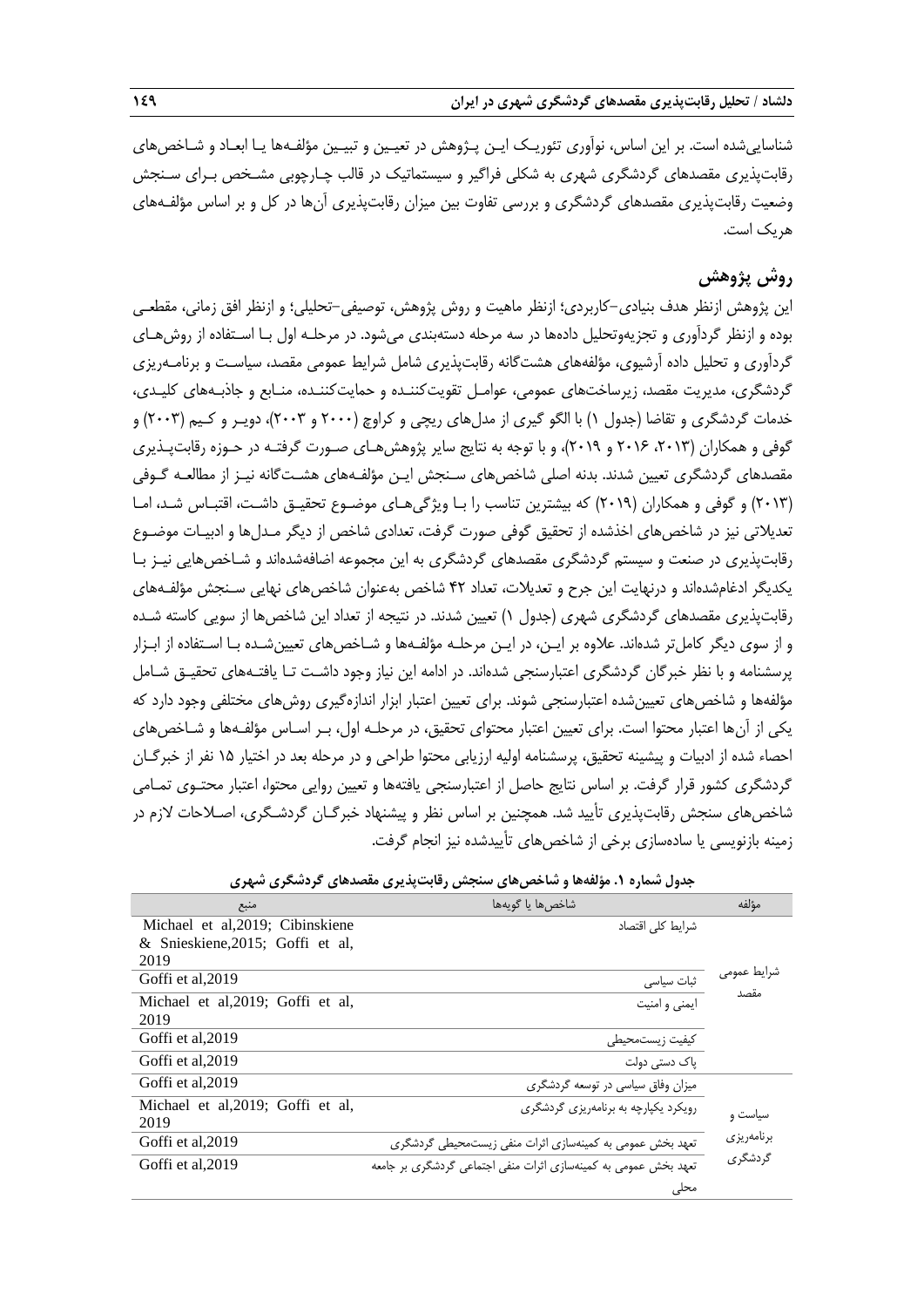**150 فصلنامه گردشگری شهری، دورۀ ،8 شمارۀ ،1 بهار 1400**

| منبع                                           | شاخصها يا گويهها                                                         | مؤلفه              |
|------------------------------------------------|--------------------------------------------------------------------------|--------------------|
| Goffi et al, 2019                              | تعهد بخش عمومی به بیشینهسازی اثرات اقتصادی گردشگری برای جامعه            |                    |
|                                                | محلى                                                                     |                    |
| Michael et al, 2019; Andrades &                | تعهد بخش عمومی به آموزش علمی و عملی گردشگری/میهمان نوازی                 |                    |
| Dimanche, 2017; Cibinskiene &                  |                                                                          |                    |
| Snieskiene, 2015<br>Andrades & Dimanche, 2017; | اثربخشی ایجاد تصویر ذهنی و اشتهار (جایگاهیابی) مقصد                      |                    |
| Camp'n-Cerro et al, 2017; Parra-               |                                                                          |                    |
| López & Oreja-Rodríguez, 2019                  |                                                                          |                    |
| Goffi et al, 2019                              | بخش بندى بازار (تقاضا)                                                   |                    |
| Goffi et al, 2019                              | راهنمایی و اطلاعات گردشگر                                                | مديريت مقصد        |
| Andrades & Dimanche, 2017;                     | نظارت و حفاظت از محیط طبیعی                                              |                    |
| Risteskia et al, 2012                          |                                                                          |                    |
| Hong et al, 2019; Goffi et al, 2019            | اثربخشي ساختار مديريت مقصد                                               |                    |
| Goffi et al, 2019                              | دوستدار محيطزيست بودن زيرساختهاى محلى                                    |                    |
| Michael et al, 2019; Goffi et al,<br>2019      | كيفيت خدمات و زيرساختهاى حمل ونقل                                        |                    |
| Michael et al, 2019; Goffi et al,              | سيستم ارتباطات و اطلاعات                                                 | زیرساختها <i>ی</i> |
| 2019                                           |                                                                          | عمومى              |
| Michael et al, 2019                            | کیفیت خدمات درمانی و بهداشتی                                             |                    |
| Goffi et al, 2019                              | كيفيت مديريت يسماند                                                      |                    |
| Goffi et al, 2019                              | دسترسی مقصد                                                              |                    |
| Goffi et al, 2019                              | ارزش پول هزینه شده توسط گردشگران برای تجربه گردشگری در مقصد              |                    |
| Goffi et al, 2019                              | سطح توسعه يافتگى كسبوكارهاى محلى                                         | عوامل              |
| Goffi et al, 2019                              | قابلیتهای مدیریتی شرکتهای گردشگری                                        | تقويت كننده و      |
| Goffi et al, 2019                              | استفاده از فناوری اطلاعات توسط شرکتهای گردشگری                           | حمايت كننده        |
| Michael et al, 2019; Goffi et al,<br>2019      | سطح مهارتهای حرفهای در گردشگری                                           |                    |
| Goffi et al, 2019                              | میهمان نوازی ساکنان                                                      |                    |
| Melia'n-Gonza'lez & Garcı'a-                   | فراوانی منابع و جاذبههای طبیعی                                           |                    |
| Falco'n, 2019                                  |                                                                          |                    |
| Michael et al, 2019; Goffi et al,<br>2019      | فراوانی منابع و جاذبههای تاریخی و باستانشناختی                           |                    |
| Goffi et al, 2019                              | فراوانی منابع و جاذبههای فرهنگی ناملموس (آدابورسوم، مراسـم، سـنتها،      |                    |
|                                                | فرهنگءامه و …)                                                           | منابع و            |
| Goffi et al, 2019                              | فراوانی منابع و جاذبههای ویژه (رویدادها و جشنوارهها، فعالیتهای فراغتـی و | جاذبههای           |
|                                                | تفریحی، فرصتهای خرید، سرگرمیها و زندگی شبانه، فرصتهای صـرف               | كليدى              |
|                                                | خوراک و نوشیدنی و ….)                                                    |                    |
| Goffi et al, 2019                              | تنوع منابع و جاذبههای گردشگری                                            |                    |
| خاکپور و همکاران،۱۳۹۷                          | میزان اصالت و منحصربهفردی جاذبهها                                        |                    |
| Papp & Raffay, 2011                            |                                                                          |                    |
| Andrades & Dimanche, 2017;                     | كيفيت خدمات گردشگرى                                                      |                    |
| Camp'n-Cerro et al, 2017                       |                                                                          | خدمات              |
| Michael et al, 2019; Goffi et al,<br>2019      | فراوانی خدمات گردشگری                                                    | گردشگری            |
| Goffi et al, 2019                              | ارائه خدمات شهري با محوريت گردشگري                                       |                    |
| Goffi et al, 2019                              | احترام گردشگران به سنتها و ارزشهای محلی                                  |                    |
| Risteskia et al, 2012;                         | آگاهی زیستمحیطی گردشگران                                                 |                    |
| Goffi et al, 2019                              | نظم جريانات گردشگرى                                                      | تقاضا              |
| Goffi et al, 2019                              | میزان بازدیدکنندگان تکراری (با بیش از یکبار بازدید)                      |                    |
| Camp'n-Cerro et al, 2017                       | میزان رضایت گردشگران از خدمات دریافت شده (تجربه گردشگری)                 |                    |
|                                                |                                                                          |                    |

در مرحله دوم، پس از اعتبارسنجی مؤلفهها و شاخصها یا گویههای سنجش رقابتپذیری، پرسشنامه آنالینی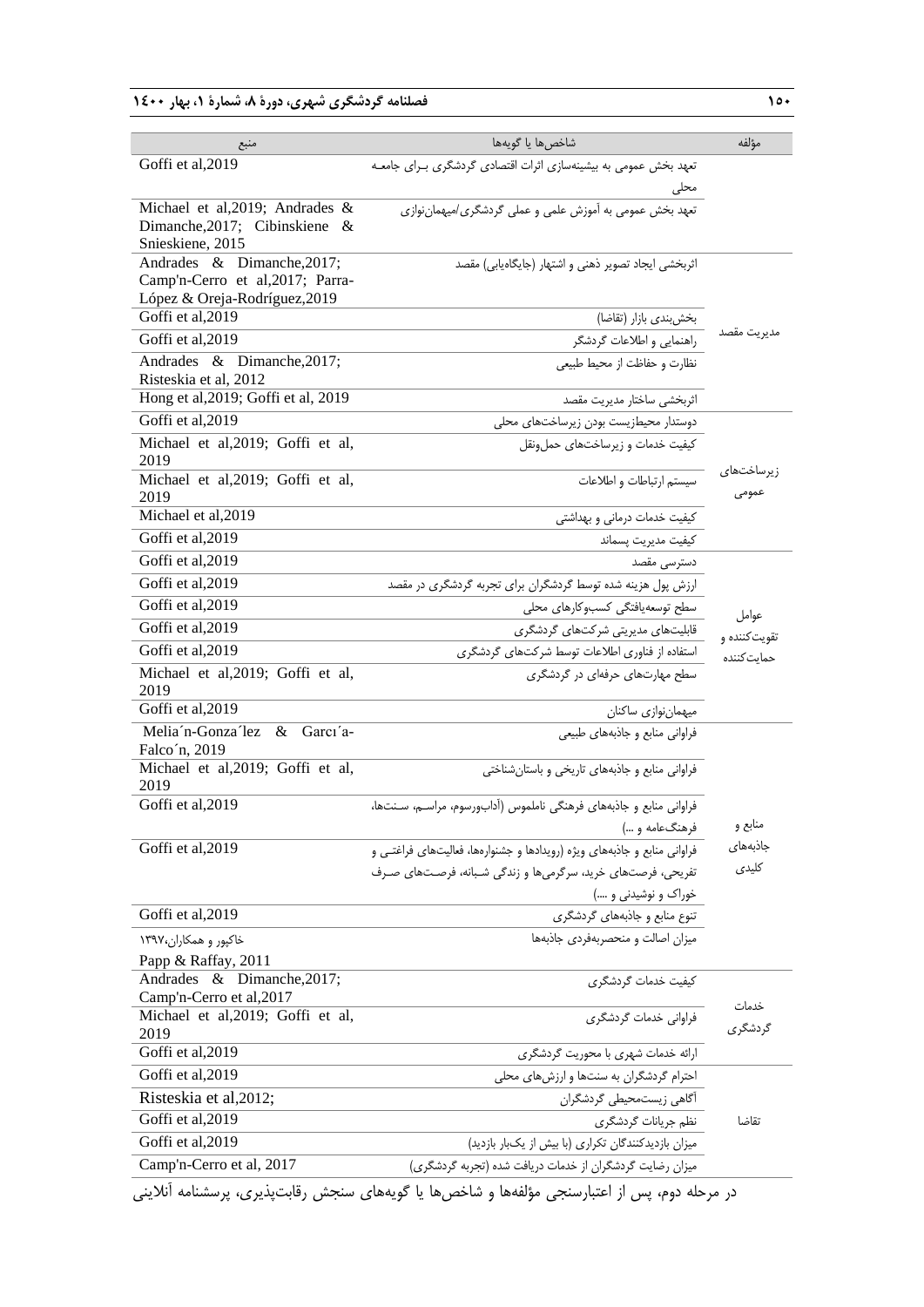طراحیشده و از کارشناسان، آگاهان، خبرگان، پژوهشگران، مسئوالن و مدیران مقصدهای منتخب در سطح کشور درخواست شده است تا وضعیت و عملکرد رقابتپذیری مقصد خود را با توجه به مقیاس 5 امتیازی لیکرت در همه شاخصها اعالم کنند. برای تجزیهوتحلیل دادهها با توجه به اینکه در این تحقیق به دنبال سنجش وضعیت رقابتپذیری مقصدهای گردشگری شهری در ایران بودهایم و بر این اساس مؤلفهها و شاخصها بر اساس مبانی نظری و پیشینه تحقیق طراحیشده است، نیازمند بهکارگیری رویکردی بودهایم که میزان تأثیر هر مؤلفه رقابتپذیری مقصدهای گردشگری شناسایی شود. بنابراین از نرمافزار لیزرل برای تحلیل عاملی و تعیین میزان اثر هریک از مؤلفههای رقابتپذیری مقصدهای گردشگری در این مرحله استفادهشده است. در مرحله سوم برای بررسی تفاوت بین رقابتپذیری مقصدهای گردشگری شهری ایران در کل و به تفکیک مؤلفهها، با توجه به دادههای گردآوریشده در مرحله دوم پژوهش، از آزمون تحلیل واریانس یکطرفه )ANOVA )در نرمافزار SPSS استفادهشده است. در مرحله بعد برای نشان دادن تفاوت میانگین گروهها و رتبهبندی مقصدهای گردشگری شهری منتخب در زمینه رقابتپذیری بر اساس مؤلفههای هریک، از آزمون Tukey استفاده میشود.

در زمینه تعیین مقصدهای برتر گردشگری کشور نیز مطالعه مشخص و معین و مصوبی صورت نگرفته است. بااینوجود با استناد به معیارهایی، مانند میزان گردشگر پذیری بر اسـاس تعـداد گردشـگران ورودی میتـوان بـه رتبهبنـدی و تعیـین مقصدهای برتر و رقابتپذیر گردشگری پرداخت. بر اساس آخرین آمار ارائهشده توسط دفتر برنامـهریزی و بودجـه وزارت میراث فرهنگی، گردشگری و صنایعدستی در سال 1396 )که اطالعات کامل گردشگران ورودی به تمـامی اسـتانها در آن سال ارائهشده است)، میتوان به رتبهبندی و تعیین مقصدهای برتر پرداخت. بر اساس این آمار، مراکز استانهایی کـه اصوالً بیشترین میزان گردشگران خارجی ورودی به استان را به خود اختصاص دادهانـد و در زمـره شـهرهای رقابتپـذیر گردشگری کشور نیز قرار دارند، بهعنوان مقصدهای گردشگری شهری کشور که به سنجش رقابتپـذیری آنهـا در ایـن تحقیق پرداخته میشود، انتخابشدهاند. بنابراین، این تحقیق ازنظر قلمرو مکانی محدود بـه 12 شـهری )شـهرهای قـم، مشهد، تهران، ارومیه، تبریز، شیراز، اصفهان، یزد، ساری، کرمانشـاه، زنجـان و همـدان( اسـت کـه در زمـره مقصـدهای گردشگر پذیر خارجی کشور نیز قرار دارند. گردآوری مطالعات آرشیوی توسـ محقـق در بـازه زمـانی تابسـتان 1396 تـا تابستان 1398 صورت گرفته است. در زمینه گردآوری اطالعات مبتنی بر پرسشنامه در مرحله دوم، قلمرو زمـانی تحقیـق بازه زمانی آبان ماه 1398 تا اسفندماه 1398 بوده است. در هر مرحله از پژوهش جامعه آماری پـژوهش متفـاوتی در نظـر گرفتهشده است. در مرحله اول پژوهش، خبرگان گردشگری کشور بهعنوان جامعه آماری پژوهش در نظر گرفتهشدهاند که از ویژگیهایی، شامل تحصیلات آکادمیک کارشناسی ارشد و بالاتر، تجربه و تخصـص مـرتبط بـا توسـعه گردشـگری و سابقه آموزشی-پژوهشی یا تجربی حداقل دهسـاله برخوردارنـد. بـا توجـه بـه ماهیـت پـژوهش در ایـن مرحلـه، از روش نمونهگیری غیر احتمالی قضاوتی یا هدفمند استفادهشده است. اندازه نمونه این جامعه آماری 15 نفـر، شـامل پـنج اسـتاد دانشگاه، سه مدیر و کارشناس معاونت گردشگری وزارت میراث فرهنگی، گردشگری و صنایعدستی، سه پژوهشگر ارشـد متخصص در حوزه گردشگری و چهار تن از صاحبان کسبوکارهای گردشگری بوده است که با توجه به حضور خبرگـان دانشگاهی، مدیران و کارشناسان دولتی گردشگری و صاحبان کسبوکارهای مرتبط با گردشگری، ترکیب مناسـبی بـرای نظرسنجی اعتبار متغیرها و شاخصهای استخراجشده از ادبیات و مبانی نظری پـژوهش اسـت. در مرحلـه دوم پـژوهش، کارشناسان، آگاهان، خبرگان، پژوهشگران، مسئوالن و مدیران کلیدی آگاه و آشنا بـا وضـعیت رقابتپـذیری مقصـدهای دوازدهگانه گردشگری کشور بهعنوان جامعـه آمـاری پـژوهش در نظـر گرفتهشـدهاند. جامعـه آمـاری شـامل معاونـان و کارشناسان گردشگری اداره کل میراث فرهنگی، گردشگری و صنایعدسـتی، اسـاتید دانشـگاهها و مؤسسـات آموزشـی و پژوهشی و مسئوالن اتحادیهها و انجمن صنفی راهنمایان گردشگری، هتلداران و دفاتر خدمات مسـافرتی در مقصـدهای منتخب دوازدهگانه بودهاند که ضمن برخورداری از حداقل یکی از دو ویژگی مرتبط بودن تخصص و رشته تحصیلی یا دارا بودن تجربه حداقل ۵ ساله در زمینه فعالیتهای گردشگری مرتبط با مقصد در بخش عمومی و خصوصی، باید از آگــاهی و اطالعات کافی در زمینه سیستم گردشگری مقصد مورد ارزیابی نیز برخوردار باشند. با توجه بـه عـدم دسترسـی بـهکل جامعه آماری و پراکنده بودن آن در سطح دوازده مقصد مورد ارزیابی، از روش نمونهگیری گلوله برفی برای انتخاب جامعه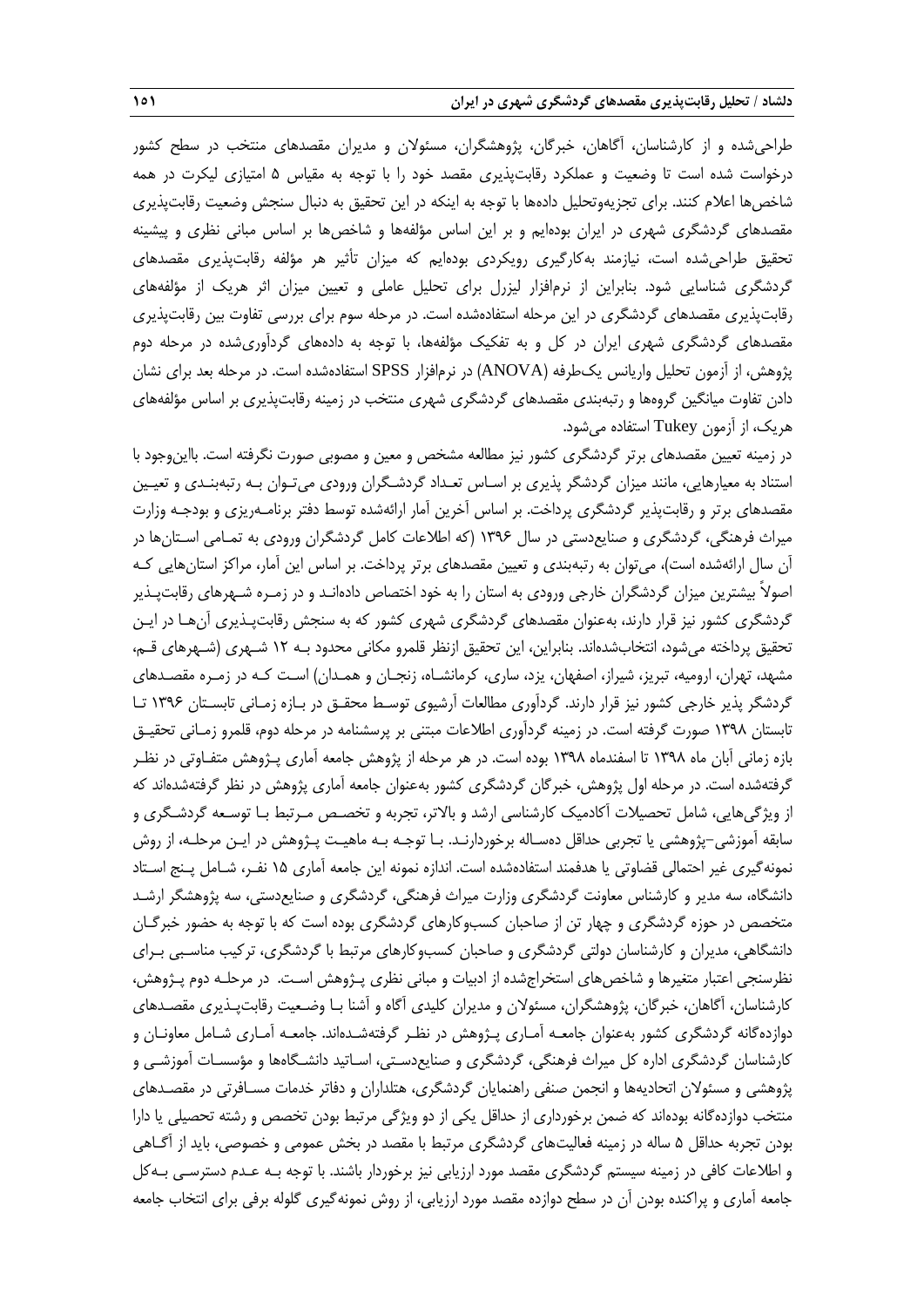نمونه استفاده شد که درنهایت تعداد 320 پرسشنامه گردآوری شد. در این پژوهش برای تعیین اعتبار (روایی) پرسشنامه مرحله اول پژوهش از اعتبار محتوا استفادهشده است. روایی محتوای پرسشنامه اولیه در ابتدا با دقت در مطالعات آرشـیوی و طراحـی آن بـا اسـتفاده از مؤلفـهها و شـاخصهای قابـلقبول و متناسب سنجیده شده و سپس پرسشنامه به خبرگان گردشگری کشور ارسال و بر اساس نظر خبرگان تأیید نهایی روایـی محتوا صورت میگیرد. در مرحله دوم بهمنظور تأیید روایـی سـازه ابـزار انـدازهگیری )پرسشـنامه سـنجش رقابتپـذیری مقصدهای گردشگری شهری) و تحلیل ساختار درونی پرسشنامه و کشف عوامل تشکیلدهنده هر سازه یا متغیر مکنـون، از روش تحلیل عاملی تاًییدی در نرمافزار لیزرل استفادهشده است. پایایی تحقیق در مرحله دوم با روش آلفای کرونبـاخ و با استفاده از نرمافزار SPSS احصار شده است.

## **یافتههای تحقیق**

پس از تعیین مؤلفهها و شاخصهای سنجش رقابتپذیری و تأیید اعتبار محتوی آنها توسط خبرگـان گردشـگری (گـام اول تحقیق(، در گام دوم، پرسشنامهای بهصورت آنالین طراحی شـد و از کارشناسـان، آگاهـان، خبرگـان، پژوهشـگران، مسئوالن و مدیران مقصدهای منتخب خواسته شد تا وضعیت و عملکرد رقابتپذیری مقصد خود را با توجه به مقیـاس 5 امتیازی لیکرت در همه شاخصها و در مقایسه با گروه مرجعی از مقصدهای رقیب اعالم کنند. برای اجرای این مرحله از تحقیق، با همکاری معاونت گردشگری وزارت میراث فرهنگی، صنایعدسـتی و گردشـگری کشـور، لینـک پرسشـنامهبـا استفاده از سامانه Forms Google تهیه و به تعدادی از اعضای جامعه آماری، شامل معاونان و کارشناسـان گردشـگری اداره کل میراث فرهنگی، گردشگری و صنایعدسـتی، اسـاتید دانشـگاهها و مؤسسـات آموزشـی و پژوهشـی و مسـئوالن اتحادیهها و انجمن صنفی راهنمایان گردشگری، هتلداران و دفاتر خدمات مسـافرتی در مقصـدهای منتخـب دوازدهگانـه ارسال شد و از آنها خواسته شد تا ضمن تکمیل برای سایر افرادی که ازنظر آنان دارای ویژگیهـای تعریفشـده جامعـه آماری هستند، ارسال گردد. درنهایت تعداد 320 پرسشـنامه تکمیـل و در سـامانه Forms Google ثبـت و نتـایج آن در دسترس محقق قرار گرفت. بر اساس دادههای گردآوریشده (جدول ۲) مشاهده میشود که ۱۵/۳ درصد پاسخدهندگان از مقصد یزد، 13/8 درصد از مقصد شیراز، 10/3 درصـد از مقصـد تبریـز، 8/1 درصـد از مقصـد قـم، 9/7 درصـد از مقصـد اصفهان، 14/7 درصد از مقصد تهران، 14/1 درصد از مقصد مشهد، 4/1 درصد از مقصـد همـدان، 3/8 درصـد از مقصـد زنجان، 2/2 درصد از مقصد کرمانشاه، 2/2 درصد از مقصد ساری و 1/9 درصد از مقصـد ارومیـه بـه تکمیـل پرسشـنامه سنجش رقابتپذیری مقصدهای گردشگری شهری پرداختهاند.

| درصد فراوانی            | فراواني | ً مقصد گردشگر <i>ی</i> | درصد فراوانی      | فراواني | ً مقصد گردشگری |
|-------------------------|---------|------------------------|-------------------|---------|----------------|
| ۱۴/۱                    | ۴۵      | مشهد                   | ۱۵/۳              | ۴۹      | يزد            |
| $f/\lambda$             | ۱۳      | همدان                  | $\lambda$         | ۴۴      | شيراز          |
| $\mathbf{r}/\mathbf{v}$ | ۱۲      | ز نجان                 | ۱۰/۳              | ۴۳      | تبريز          |
| $\mathbf{r}/\mathbf{r}$ | ٧       | کر مانشاہ              | $\lambda/\lambda$ | ۲۶      | قم             |
| $\mathbf{r}/\mathbf{r}$ | ۷       | سار ی                  | 9/1               | ۳۱      | اصفهان         |
| ۱/۹                     | ۶       | اروميه                 | $\gamma$          | ۴٧      | تهران          |
|                         |         |                        | ۱۰۰               | ۳۲۰     | جمع            |

**جدول شماره .2 توزیع فراوانی مربوط به مقصدهای گردشگری شهری**

در ادامه به بررسی و ارزیابی پایایی و روایی ابزار اندازهگیری پرداختهشده است. در اینجا هدف تعیـین اعتبـار یـا روایـی و اعتماد یا پایایی اندازهگیریهای موردنظر است. بر این اساس در این بخش در ابتدا به ارزیـابی پایـایی ابـزار انـدازهگیری پرداخته میشود.

نتایج حاصل از محاسبه میزان آلفای کرونباخ در جدول 3 به تفکیک مؤلفههای پرسشنامه آمده است. نتایج ایـن جـدول در خصوص میزان پایایی شاخصهای پرسشنامه بر اساس مقادیر آلفای بهدستآمده، نشـانگر میـزان بـاالی همسـازی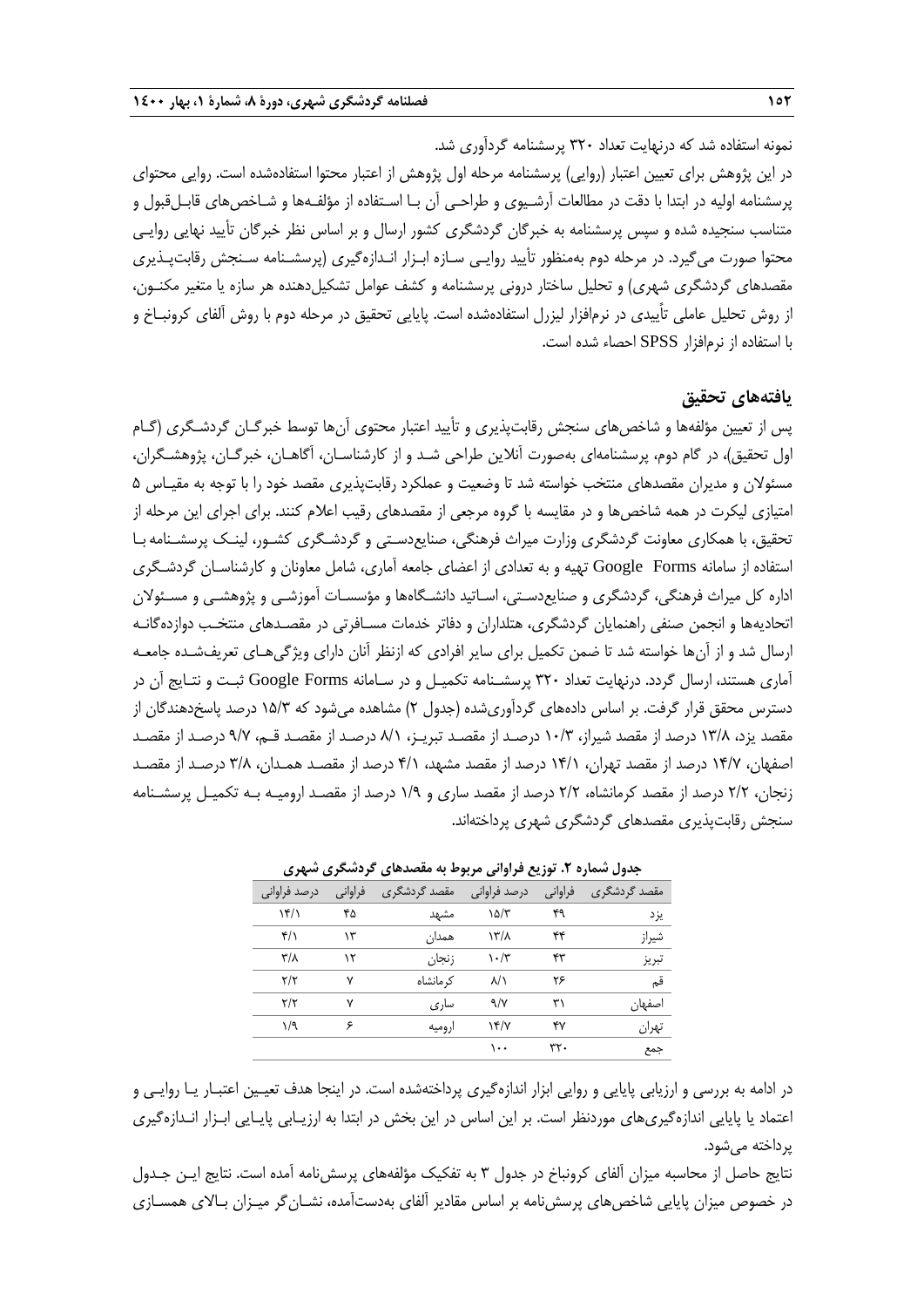درونی گویههای مربوط به این شاخصها در جهت سنجش و بررسی آنها است. بنابراین برازش مـدل از جهـت قابلیـت اعتماد یا پایایی مدل، تأیید میگردد.

|               | ن سرن - <del>ب</del>            | پی میں 'بر'ر 'س'ر۔ میر <b>ن</b> |
|---------------|---------------------------------|---------------------------------|
| ألفاي كرونباخ | مؤلفه                           | ألفاي كرونباخ                   |
|               | شرايط عمومى مقصد                | $\cdot$ / $\vee$ ۶۵             |
|               | سیاست و برنامهریزی گردشگری      | .44.1                           |
|               | مديريت مقصد                     | $\cdot/\lambda$ ۳۴              |
| .49.          | زیرساختهای عمومی                | ٠/٨٧٥                           |
|               | عوامل تقويت كننده و حمايت كننده | $\cdot/\lambda$ ۴۷              |
|               | منابع و جاذبههای کلیدی          | $\cdot/\lambda\lambda$ ۴        |
|               | خدمات گردشگری                   | .11Y5                           |
|               | تقاضا                           | $\cdot$ / $\forall$             |

**جدول شماره .3 مشخصکنندههای آماری قابلیت پایایی ابزار اندازهگیری**

در ادامه برای تأیید روایی سازه ابزار اندازهگیری، به تحلیل ساختار درونـی پرسشـنامه میپـردازیم. بـدین منظـور از ابـزار تحلیل عاملی تاًییدی استفاده میشود. آزمون تحلیل عاملی تائیدی دارای دو خروجی است. خروجی اول تخمین استاندارد و خروجی دوم معناداری ضرایب است. در خروجی اول (تخمین استاندارد) بار عاملی هر شاخص نشـان داده می شـود و در خروجی دوم (معناداری ضرایب یا مقادیر تی) نشان داده میشود. بار عاملی نشاندهنده سهم هر شـاخص در شـکل گیری متغیر است، که مقدار آن بین ۰ تا ۱ است و مقدار بالای ۰/۴ قابلقبول بوده و کمتر از آن حذف میشود، هر چه مقدار بار عاملی به یک نزدیکتر باشد، نشاندهنده همبستگی باالی شاخص بـا متغیـر اسـت. معنـاداری ضـرایب یـا مقـادیر تـی نشاندهنده سطح معناداری یک شاخص است، درصورتیکه مقدار آماره تی کمتـر از 1/96 باشـد، در سـطح اطمینـان 95 درصد شاخص حذف می گردد، اگر مقدار شاخص بالای ۱/۹۶ باشد، شـاخص قابـلEبول اسـت (کلانتـری، ۱۳۹۲: ۱۳۶). نتایج حاصل از تحلیل عاملی کلیه شاخصها، نشان میدهد که بار عاملی تمام شاخصها یا گویههای پرسشنامه باالتر از 0/4 و مقدار آماره تی آنها بیشتر از 1/96 است. بنابراین این شاخصها یا گویههای پرسشنامه برای سـنجش مؤلفـههای رقابتپذیری مقصدهای گردشگری شهری متناسب هستند و روایی سازه پرسشنامه تأیید میگـردد. در ادامـه بـه بررسـی تأیید قرارگیری مؤلفههای تعیینشده بهعنوان مؤلفههای رقابتپذیری مقصدهای گردشگری شهری و تعیین میزان تـأثیر هریک از مؤلفههای رقابتپذیری میپردازیم. با توجه به نتایج ارائهشده در جدول ،4 بـار عـاملی بـرای همـه مؤلفـههای رقابتپذیری دارای بار عاملی بیشتر از 0/4 و آماره تی بیشتر از 1/96 است، بنابراین قرارگیری آنها بـهعنوان مؤلفـههای رقابتپذیری تأیید میشود.

| مؤلفهها                         | بار عاملی        | امارہ تی             |
|---------------------------------|------------------|----------------------|
| شرايط عمومى مقصد                | $\cdot/\gamma$ ۶ |                      |
| سیاست و برنامهریزی گردشگری      | ۰/۸۴             | 18/79                |
| مديريت مقصد                     | ۰/۸۹             | $\frac{1}{2}$        |
| زیرساختهای عمومی                | $\cdot$ /9.      | ۱۷/۷۶                |
| عوامل تقويت كننده و حمايت كننده | ۰/۸۲             | ۱۵/۸۱                |
| منابع و جاذبههای کلیدی          | ۰/۴۵             | $\lambda/\cdot 7$    |
| خدمات گردشگری                   | ۰/۶۹             | $\frac{1}{\sqrt{2}}$ |
| تقاضا                           | ۰/۷۴             | ۱۴/۱۲                |
|                                 |                  |                      |

**جدول شماره .4 نتایج میزان اثرگذاری مؤلفههای رقابتپذیری**

بر اساس نتایج جدول فوق، مؤلفه زیرساختهای عمـومی بـا میـزان 0/90 از بیشـترین میـزان اثرگـذاری رقابتپـذیری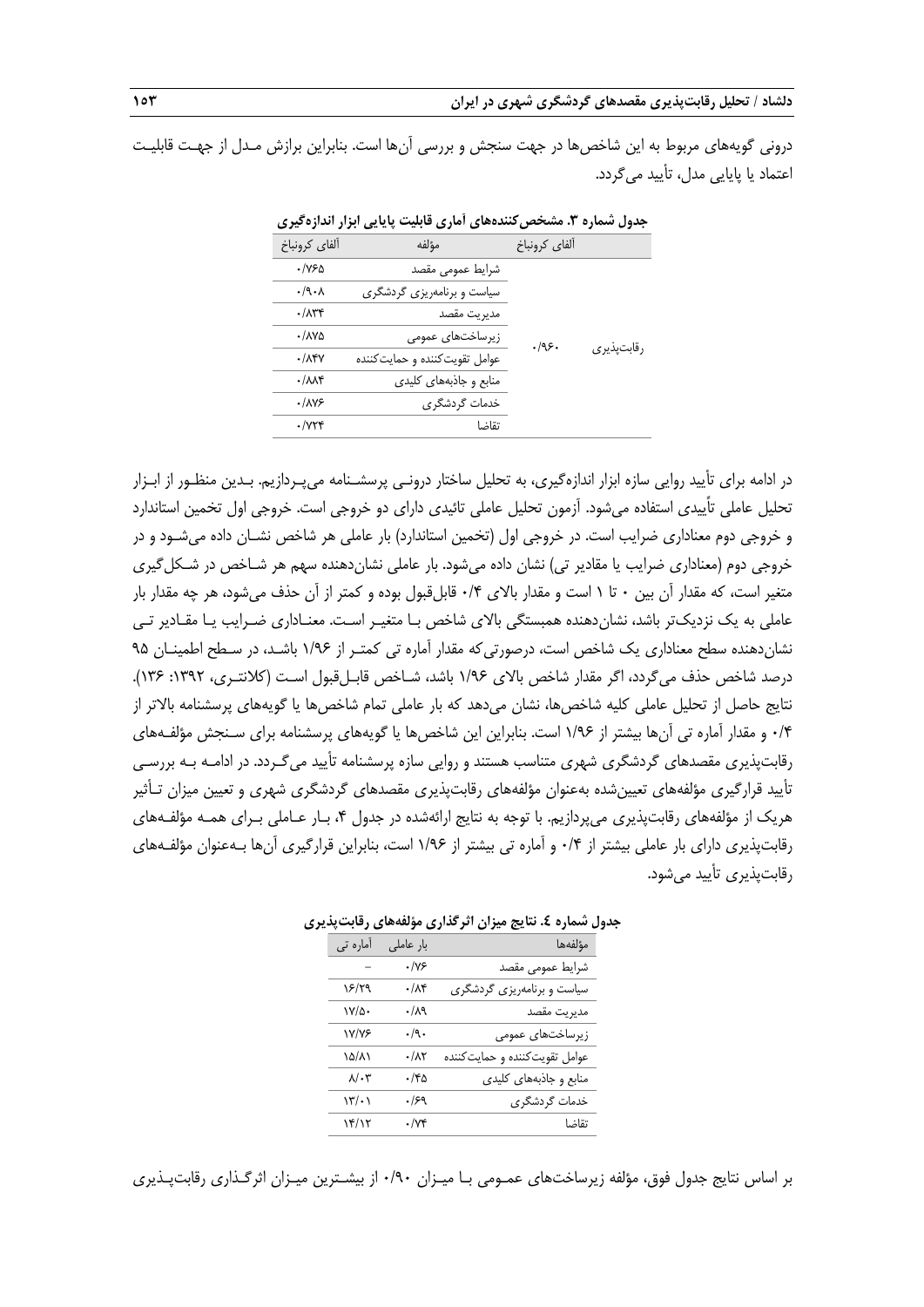برخوردار است. مؤلفههای مدیریت مقصد، سیاست و برنامهریزی گردشگری، عوامل تقویتکننده و حمایتکننـده، شـرایط عمومی مقصد، تقاضا، خدمات گردشگری و منابع و جاذبههای کلیدی در رتبههای بعدی قـرار میگیرنـد. همانگونـه کـه نتایج فوق نشان میدهد، مؤلفه زیرسـاختهای عمـومی بـا 90 درصـد، بیشـترین تـأثیر در میـزان رقابتپـذیری مقصـد گردشگری شهری را به خود اختصاص داده است. مؤلفههای مدیریت مقصد با میزان 89 درصـد، سیاسـت و برنامـهریزی گردشگری با میزان 84 درصد و عوامل تقویتکننده و حمایتکننده با میزان 82 درصد در رتبههای بعدی قرار میگیرنـد. توسعه زیرساختهای گردشگری سنگ بنای شکلگیری یک مقصد گردشگری است که اصوالً بهصورت مسـتقیم دارای انتفاع اقتصادی نیست، بلکه هزینه زا است، اما دارای نقش بسیار بنیادین در توسعه امکانات، تأسیسات، تسهیالت، خدمات و فعالیتهای گردشگری است. اصوالً بدون توسعه زیرساختها زمینه حضور گردشگران در مقصدهای گردشگری شهری و بهرهمندی از خدمات و تسهیالت گردشگری فراهم نمیشود و تجربه توسعه بسیاری از مقصدهای موفق گردشگری نیز نشان میدهد که بدون فراهم شدن زیرساختهای عمومی، چرخ صنعت گردشگری بهخوبی به راه نمیافتد و فعالیتهای گردشگری از رونق و اثرگذاری کافی برخوردار نمیشوند و در نتیجه میزان رقابتپذیری مقصد گردشگری در مقایسـه بـا رقبا کاهش مییابد. تأثیر باالی مؤلفههای مدیریت مقصد و سیاست و برنامـهریزی گردشـگری در میـزان رقابتپـذیری مقصدهای گردشگری شهری، نیز نشاندهنده نقش کلیدی مدیریت و برنامهریزی و سیاستگذاری صـحیح و اصـولی در توسعه مقصدهای گردشگری شهری بهصورت هم پیوند و پایدار دارد. در حقیقت این مؤلفهها که عمدتاً به مدیریت منـابع انسانی و ساختار مدیریتی یک مقصد گردشگری بازمیگردند، نقشـی مهـم در افـزایش میـزان رقابتپـذیری مقصـدهای گردشگری ایفا میکنند. مؤلفه عوامل تقویتکننده و حمایتکننده نیز با شاخصهایی، مانند میهماننوازی ساکنان، سـطح مهارتهای حرفهای در گردشگری، سطح توسعهیافتگی کسبوکارهای محلی و ... اگرچه عاملی است کـه ممکـن اسـت خارج از کنترل بخش گردشگری باشند، اما مؤلفه کلیدی مهمی است که میتواند اثر دیگر مؤلفههای رقابتپذیری مقصد را تقویت کرده یا تضعیف کند. مؤلفه منابع و جاذبههای کلیدی با 45 درصد، کمترین تأثیر را در میزان رقابتپذیری یـک مقصد گردشگری شهری به خود اختصاص داده است. منابع اصـلی و جاذبـههای کلیـدی، دالیـل بنیـادینی هسـتند کـه بازدیدکنندگان بر اساس آن به انتخاب یک مقصد خاص نسبت به سایر مقصدها میپردازنـد، امـا ایـن منـابع و جاذبـهها، عمدتاً عوامل موهبتی و خدادادی به شمار میرونـد کـه در وهلـه اول انگیـزه حضـور گردشـگران در مقصـدها را فـراهم میآورند و قدرت رقابتپذیری نسبی نسبت به رقبا فراهم میآورند، اما آنچه موجب افـزایش تـوان رقابتپـذیری مقصـد گردشگری در برابر رقبا میشـود، وجـود زیرسـاختها، خـدمات و تسـهیالت گردشـگری و مـدیریت و سیاسـتگذاری و برنامهریزی صحیح مقصد در بهبود کیفیت تجربه گردشگری، افزایش هزینه کرد گردشگران در کنار بیشینهسازی رضایت گردشگران از محصـوالت و خـدمات ارائهشـده و پایـداری بلندمـدت مقصـد در ابعـاد اقتصـادی، اجتمـاعی-فرهنگـی و زیستمحیطی است. در مرحله سوم پژوهش، بـرای بررسـی تفـاوت بـین رقابتپـذیری و مؤلفـههای آن در مقصـدهای گردشگری شهری ایران، از آزمون تحلیل واریـانس یکطرفـه )ANOVA )استفادهشـده اسـت. در آزمـون آنـووا، منبـع تغییرات (واریانسها) به دودسته بین گروهی و درونگروهی تقسیم میشود. بخشـی از واریانسهـا ناشـی از تفـاوت بـین جوامع با گروهبندی محقق است (بین گروهی) و بخشی از تفاوتها به عوامل دیگر (خطا) برمیگـردد (درونگروهـی). در این آزمون زمانی که سطح معناداری کمتر از 0/05 باشد، تفاوت معناداری بین میانگین جوامـع وجـود دارد؛ درصـورتیکه بیشتر از 0/05 باشد، تفاوت معناداری بین میانگین جوامع وجود ندارد. ولی این آزمون بهتنهایی مشخص نمیکند که کدام میانگینها متفاوت هستند؛ به همین دلیل از آزمونهای پس از تجربه (Post Hoc Tests) ماننـد آزمـون Tukey بـرای بیان تفاوت میان میانگینها یا رتبهبندی تفاوت بین آنها استفاده میکنیم )اگـر سـطح معنـاداری بیشـتر از 0/05 باشـد، نیازی به آزمونهای Post Hoc نیست).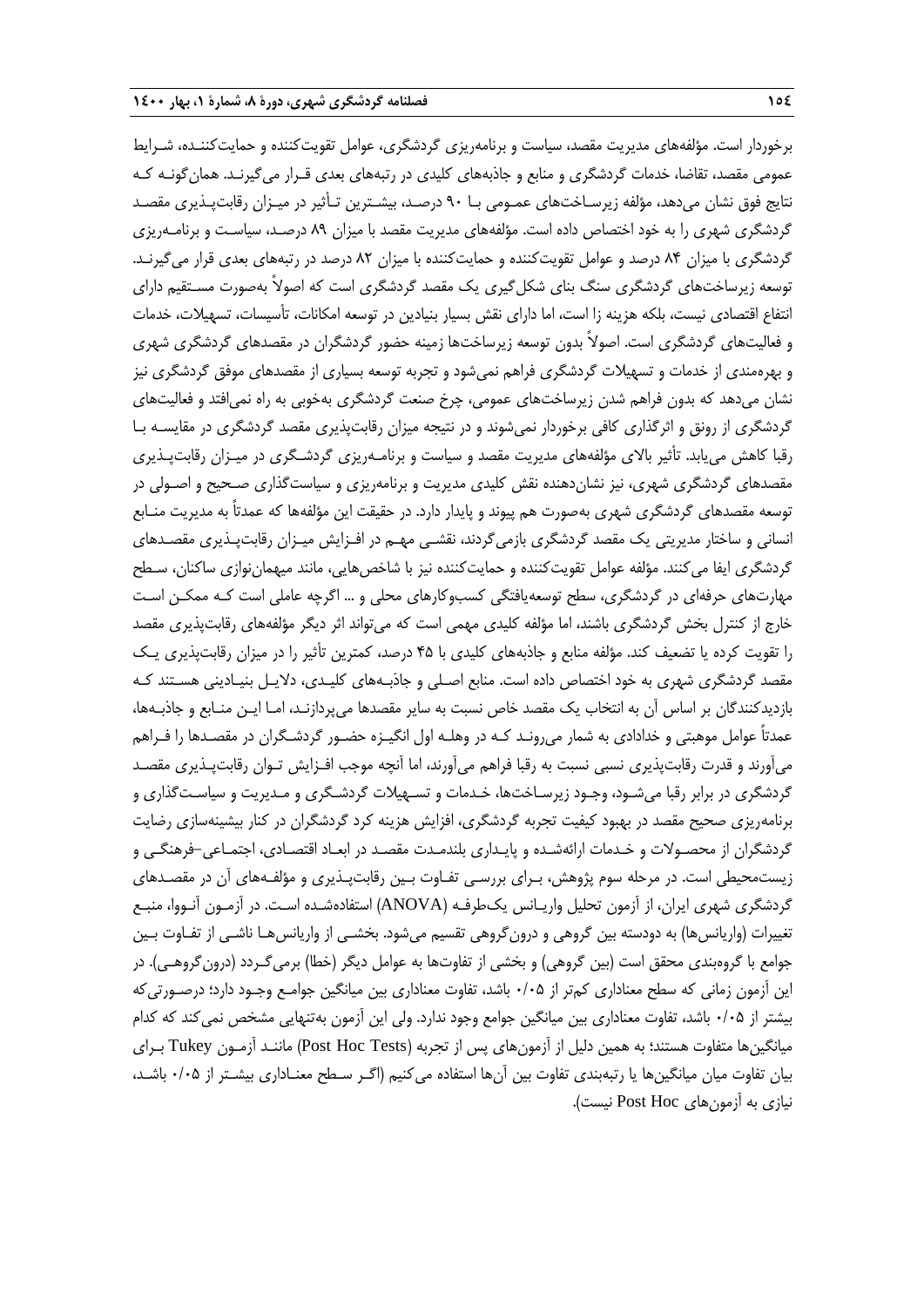|                       |                            |                                               |                                   |                                   |                          |                         | جدون سماره ب. تنايج ارمون ۳۰ تا ۲۰۱۰           |                         |                               |                                   |                                    |                          |                      |
|-----------------------|----------------------------|-----------------------------------------------|-----------------------------------|-----------------------------------|--------------------------|-------------------------|------------------------------------------------|-------------------------|-------------------------------|-----------------------------------|------------------------------------|--------------------------|----------------------|
|                       |                            | جمع                                           | درجه                              | ميانگير                           | $\mathbf f$              | sig                     |                                                |                         | جمع                           | درجه                              | ميانگيا                            | $\mathbf f$              | sig                  |
|                       |                            | مربعات                                        | آزاد                              | ن                                 |                          |                         |                                                |                         | مربعات                        | آزاد                              | ن                                  |                          |                      |
|                       |                            |                                               | ى                                 | مربعات                            |                          |                         |                                                |                         |                               | ی                                 | مربعات                             |                          |                      |
|                       | بین گروهی                  | $\lambda \mathbf{r}/\lambda \cdot \mathbf{r}$ | $\setminus$                       | 1/197                             | /17 <sub>A</sub>         | $  \cdot \cdot \rangle$ |                                                | يين گروهي               | $\Upsilon \Upsilon / \Lambda$ | $\setminus$                       | ٢/١۶۵                              | 1199                     | $/$                  |
|                       | درونگروه                   | $/ \nabla \mathfrak{r}$ .                     | $\mathbf{r}\cdot\mathbf{v}$       | $\cdot$ /٣٨١                      | ٢                        |                         |                                                |                         | $/\mathfrak{r} \vee$          | $\mathbf{r} \cdot \mathbf{v}$     | $\cdot$ /۶۷۷                       | $\mathbf{\breve{v}}$     |                      |
| رقابت پذیر            |                            | $\lambda$                                     |                                   |                                   |                          |                         | درونگروها<br>زیرساختها درونگروها<br>ی عمومی کل |                         | $\mathbf{Y} \cdot \mathbf{A}$ |                                   |                                    |                          |                      |
| ی                     | ى<br>كل                    | $\gamma$ ۴۴ $\Lambda$                         | $\mathbf{r} \setminus \mathbf{q}$ |                                   |                          |                         |                                                |                         | /77V                          | $\mathbf{r} \setminus \mathbf{q}$ |                                    |                          |                      |
|                       |                            | $\mathcal{N}$ .                               |                                   |                                   |                          |                         |                                                |                         | $\tau\tau\tau$                |                                   |                                    |                          |                      |
|                       | بین گروهی                  | 17/77                                         | $\setminus$                       | 1/290                             | $/$ + $\uparrow\uparrow$ | 1.59                    |                                                | بين گروهي               | 10/497                        | $\lambda$                         | $1/\mathfrak{r}\cdot \mathfrak{q}$ | /Y                       | $/ \cdot \cdot \tau$ |
|                       |                            |                                               |                                   |                                   | ٢                        |                         |                                                |                         |                               |                                   |                                    | $\Upsilon$               | $\ddot{\phantom{0}}$ |
| شرايط                 | درون گروھ                  | / Y Y Y                                       | $\mathbf{r} \cdot \mathbf{v}$     | .7051                             |                          |                         | عوامل<br>تقويت كننده                           | ۔<br>درون گروھ          | 1091                          | $\mathbf{r} \cdot \mathbf{v}$     | $\cdot/\Delta\lambda$              |                          |                      |
| عمومی<br>مقصد         | $\frac{c}{\sqrt{2}}$       | ۱۶۶                                           |                                   |                                   |                          |                         | و                                              |                         | ۱۵۹                           |                                   |                                    |                          |                      |
|                       |                            | $/Y\Lambda f$                                 | $\Gamma$                          |                                   |                          |                         | حمايت كننده                                    | $\frac{3}{\sqrt{2}}$    | 1.95                          | ٣١٩                               |                                    |                          |                      |
|                       |                            | ١٧٨                                           |                                   |                                   |                          |                         |                                                |                         | ١٧۵                           |                                   |                                    |                          |                      |
|                       | بين گروهي                  | TT/90f                                        | $\backslash$ $\backslash$         | Y/YY                              | /YYY                     | $/ \cdot \cdot \tau$    |                                                | بين گروهي               | <b>٢۶/٨۶١</b>                 | $\setminus$                       | Y/YYY                              | $/\Delta \cdot \Upsilon$ | $/$                  |
| سیاست و               | درون گروھ                  | 1497                                          | $\mathbf{r}\cdot\mathbf{v}$       | $\cdot/\gamma\lambda\mathfrak{r}$ | ٢                        |                         | منابع و                                        | درونگروھ                | $/$ . $\gamma$                | $\mathbf{r} \cdot \mathbf{v}$     | .7057                              | ۴                        |                      |
|                       | ى                          | $\uparrow\uparrow\uparrow$                    |                                   |                                   |                          |                         | جاذبهها <i>ی</i><br>کلیدی                      |                         | 187                           |                                   |                                    |                          |                      |
| برنامەريزى<br>گردشگرى | ِ<br>کل                    | $/$ ۴۴۴                                       | $\Gamma$                          |                                   |                          |                         |                                                | $\frac{c}{\sqrt{2}}$ کل | $/ \Lambda Y \Upsilon$        | $\Gamma$                          |                                    |                          |                      |
|                       |                            | ٢۶۵                                           |                                   |                                   |                          |                         |                                                |                         | 195                           |                                   |                                    |                          |                      |
|                       | بین گروهی                  | 77/499                                        | $\setminus$                       | Y/YYV                             | $/\tau \cdot \tau$       | $/$                     |                                                | بین گروهی               | $\Gamma$ 9/0.0                | $\setminus$                       | Y/2XY                              | /                        | $/$                  |
|                       | درونگروھ<br><u>ی</u><br>کل | $/Y$ ۶.                                       | $\mathbf{r} \cdot \mathbf{v}$     | .1540                             | ٣                        |                         |                                                | درونگروھ<br>ک<br>کل     | $\lambda$ ۲۷                  | $\mathbf{r} \cdot \mathbf{v}$     | $\cdot/\gamma$ .                   | ٣                        |                      |
| مديريت<br>مقصد        |                            | $\mathbf{Y}\cdot\mathbf{Y}$                   |                                   |                                   |                          |                         | خدمات<br>گردشگر <i>ی</i>                       |                         | ٢١٨                           |                                   |                                    |                          |                      |
|                       |                            | /709                                          | $\Gamma$                          |                                   |                          |                         |                                                |                         | /777                          | $\Gamma$                          |                                    |                          |                      |
|                       |                            | $\tau\tau\tau$                                |                                   |                                   |                          |                         |                                                |                         | ٢۴٨                           |                                   |                                    |                          |                      |
|                       | بین گروهی                  | 11/۶۳۷                                        | $\setminus$                       | $1/\cdot \Delta\Lambda$           | $/\gamma \cdot \tau$     | $/ \cdot \cdot 7$       |                                                |                         |                               |                                   |                                    |                          |                      |
|                       | درون گروھ                  | 1049                                          | $\mathbf{r} \cdot \mathbf{v}$     | .791                              | ٢                        |                         |                                                |                         |                               |                                   |                                    |                          |                      |
| تقاضا                 | ى                          | $\mathcal{N}$ .                               |                                   |                                   |                          |                         |                                                |                         |                               |                                   |                                    |                          |                      |
|                       | کل                         | /195                                          | $\mathbf{r} \setminus \mathbf{q}$ |                                   |                          |                         |                                                |                         |                               |                                   |                                    |                          |                      |
|                       |                            | 177                                           |                                   |                                   |                          |                         |                                                |                         |                               |                                   |                                    |                          |                      |
|                       |                            |                                               |                                   |                                   |                          |                         |                                                |                         |                               |                                   |                                    |                          |                      |

**جدول شماره.5 نتایج آزمون ANOVA**

جدول ۵، نتیجه آزمون آنووا را نشان میدهد. همانطور که مشاهده میشود، سطح معنـاداری رقابتپـذیری و مؤلفـههای آن کمتر از سطح خطا یعنی 0/05 )0/000( قرار دارد. معناداری آزمون تأیید میشود. بـهعبارتدیگر بـین رقابتپـذیری و مؤلفههای آن در مقصدهای گردشگری مختلف تفاوت معنـاداری وجـود دارد. در مرحلـه بعـد بـرای نشـان دادن تفـاوت میانگین گروهها از آزمون Tukey استفاده میشود.

| جدول شماره ٦. نتايج أزمون توكي |  |
|--------------------------------|--|

| تقاضا                                    | خدمات<br>گردشگری                            | منابع و<br><sub>.</sub><br>جاذبههای<br>کلیدی | عوامل<br>تقویت کننده<br>حمايت كننده              | زیرساختهای<br>عمومى             | مديريت<br>مقصد               | سیاست و<br>برنامەريزى<br>گردشگری | شرايط<br>عمومى<br>مقصد                      | رقابت پذیر <i>ی</i>                    | تعداد         |        |
|------------------------------------------|---------------------------------------------|----------------------------------------------|--------------------------------------------------|---------------------------------|------------------------------|----------------------------------|---------------------------------------------|----------------------------------------|---------------|--------|
| ۲/۱۷۵۵                                   | $\frac{1}{2}$                               | $\mathbf{r}/\mathbf{q}\mathbf{r}$            | $\tau/\tau$ 978                                  | Y/9779                          | $\mathbf{r}/\cdot\mathbf{r}$ | Y/Y                              | $\frac{1}{2}$                               | $\mathbf{r}/\mathbf{r}\cdot\mathbf{q}$ | ۴۹            | يزد    |
| $\frac{1}{2}$                            | $\Gamma/\Gamma \cdot 9$                     | $f/\Delta\lambda$ 94                         | $\mathbf{r}/\mathbf{v}\mathbf{r}\cdot\mathbf{r}$ | $\frac{r}{\tau + r}$            | $\tau/\tau$ $\tau$ ۶         | ٢/٨۵۶١                           | <b>T/TVVT</b>                               | ٣/۵١٣۶                                 | ۴۴            | شيراز  |
| $\tau/\tau$                              | $\mathbf{r}/\cdot\mathbf{r}\cdot\mathbf{r}$ | $f/\cdot \Lambda \cdot \Lambda$              | $\mathbf{r}/\mathbf{r}$                          | T/1Y17                          | Y/9979                       | $\frac{1}{2}$                    | $\frac{1}{2}$                               | ٣/٢۴۴٨                                 | ٣٣            | تبريز  |
| ٣/١٨۴۶                                   | $\frac{1}{2}$                               | $\frac{1}{2}$                                | ۳/۴۰۶۶                                           | $\mathbf{y}/\mathbf{0}$         | $\mathbf{y}/\cdots$          | ٢/٨٣٣٣                           | ۲/۲۶۱۵                                      | T/T10.                                 | ۲۶            | قم     |
| $T/\Delta TY$                            | $\tau/\tau\tau\gamma\tau$                   | 4/7399                                       | $\tau/\tau\tau\gamma\tau$                        | Y/9A.5                          | Y/9151                       | Y/Y9.7                           | $\frac{1}{2}$                               | $\tau/\tau$ 978                        | ٣١            | اصفهان |
| $\mathbf{r}/\mathbf{r} \cdot \mathbf{r}$ | Y/90.8                                      | <b>٣/٧٧۶۶</b>                                | $\tau/\gamma\tau\tau$                            | <b>T/SAVT</b>                   | ٣/۶۵۵٣                       | $Y/Y \cdot Y$                    | $\mathbf{y}/\cdot\mathbf{y}\cdot\mathbf{y}$ | ۳/۹۶۶.                                 | ۴٧            | تهران  |
| ٣/۴٧۵۶                                   | $\Upsilon/\Upsilon$                         | $f/\Omega$                                   | ٣/۴۶٩٨                                           | $\mathbf{r}/\cdot\mathbf{r}$ ۴۴ | $T/\cdot T\Delta F$          | ٢/٥۴٨١                           | $\frac{1}{2}$                               | T/T9AY                                 | ۴۵            | مشهد   |
| ٣/١٨۴۶                                   | T/TTTT                                      | T/FF10                                       | T/T95Y                                           | $\tau/\tau$ 97 $\tau$           | ٣/١٣٨٥                       | <b>T/VS97</b>                    | ٣/١٥٣٨                                      | $\frac{1}{2}$                          | $\mathcal{N}$ | همدان  |
| <b>T/988Y</b>                            | 7/4184                                      | $T/9$ $F$ $F$ $F$                            | $r$ . 905                                        | $\frac{1}{6}$                   | ٢/۶١۶٧                       | Y/Y511                           | <b>٣/٢۶۶٧</b>                               | $Y/9F\Delta$                           | $\lambda$     | زنجان  |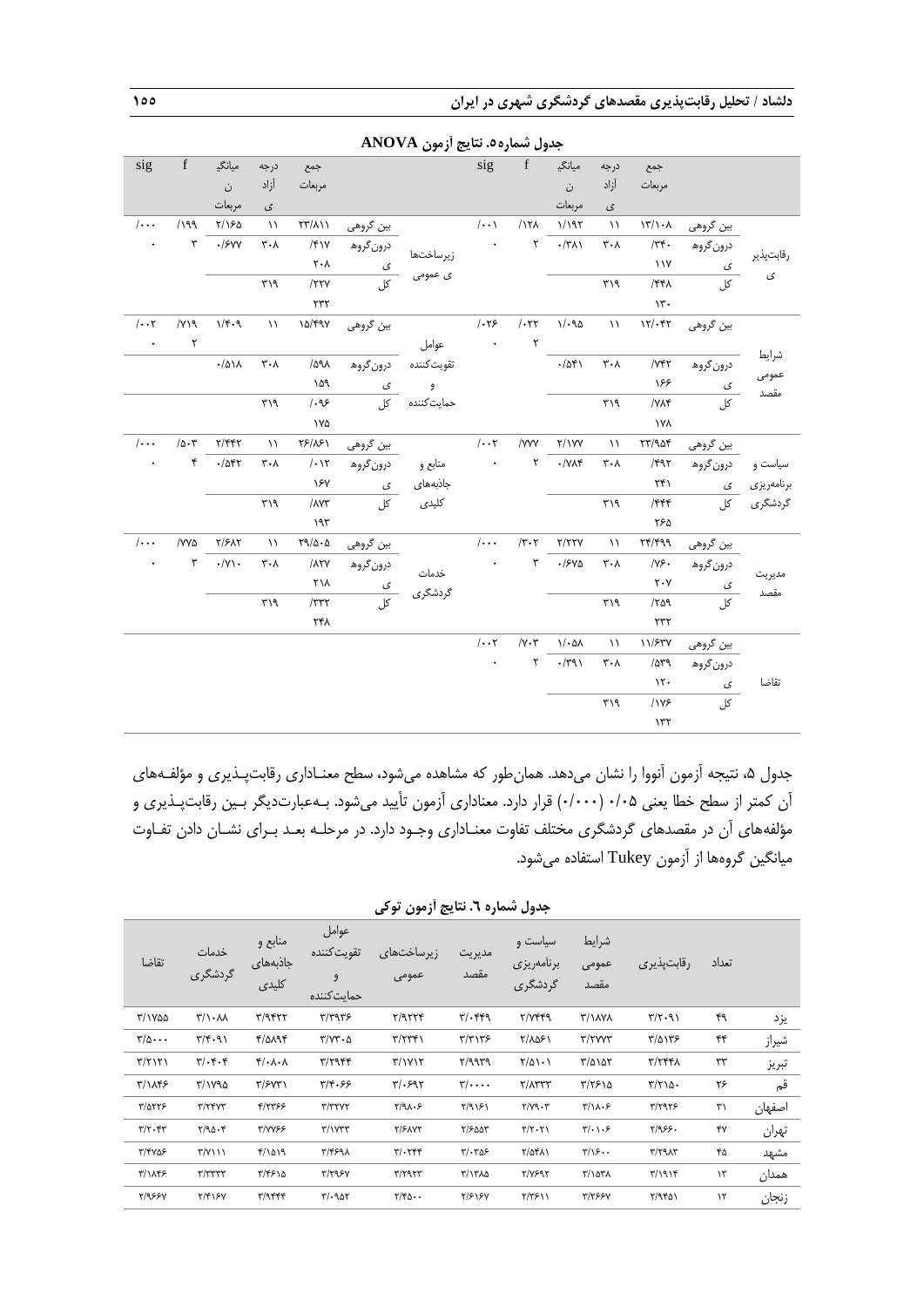| <b>فصلنامه گردشگری شهری، دورهٔ ۸، شمارهٔ ۱، بهار ۱٤۰۰</b> |  |
|-----------------------------------------------------------|--|
|                                                           |  |

| T/VFT9                                          | ۲/۶۱۹۰        | F/AAY        | T/YYQQ    | <b>T/TAQV</b> | ٢/۶۵٧١        | $\mathsf{r}/\mathsf{1}\mathsf{1}\mathsf{q}$ . | $Y/\Delta Y Y$ | Y/Yf91             | ک مانشاہ |
|-------------------------------------------------|---------------|--------------|-----------|---------------|---------------|-----------------------------------------------|----------------|--------------------|----------|
| <b>T/AADY</b>                                   | ۲/۹۰۴۸        | $Y/\cdot YY$ | ۲/۶۷۳۵    | ۱/۹۴۲۹        | <b>۱/۶۸۵۷</b> | 1/0907                                        | ۲/۵۵۷۱         | $Y/\Delta YY$ .    | ساری     |
| $\mathbf{r}/\mathbf{\cdot}\mathbf{r}\mathbf{r}$ | <b>T/YYYA</b> | $T/9$ ۴۴۴    | $r$ . ۹۵۲ | Y/9777        | Y/1.55Y       | <b>T/QATT</b>                                 | $T/\Delta T T$ | $T/\Omega \cdot f$ | اروميه   |

نتایج آزمون توکی (جدول ۶) نشان می دهد که مقصدهای گردشگری شهری شیراز، مشهد، اصـفهان، تبریـز، قـم، یـزد، همدان، ارومیه، تهران، زنجان، کرمانشاه و ساری به ترتیب رتبـههای اول تـا دوازدهـم میـزان رقابتپـذیری را بـه خـود اختصاص دادهاند. همچنین شهر قم با میانگین )3/5136( دارای بیشترین میزان رقابتپذیری و شهر سـاری بـا میـانگین )2/5220( دارای کمترین میزان رقابتپذیری است.

| تقاضا    | خدمات<br>گردشگری | منابع و<br>جاذبههای<br>کلیدی | عوامل<br>تقويت كننده<br>و<br>حمايت كننده | زیرساختها <i>ی</i><br>عمومى | مديريت<br>مقصد | سياست و<br>برنامەريزى<br>گردشگری | شرايط<br>عمومى<br>مقصد | رقابتپذیری |
|----------|------------------|------------------------------|------------------------------------------|-----------------------------|----------------|----------------------------------|------------------------|------------|
| اصفهان   | مشهد             | شيراز                        | شيراز                                    | همدان                       | شيراز          | شيراز                            | اروميه                 | شيراز      |
| شيراز    | شيراز            | اصفهان                       | مشهد                                     | شيراز                       | همدان          | قم                               | تبريز                  | مشهد       |
| مشهد     | همدان            | مشهد                         | قم                                       | تبريز                       | اروميه         | اصفهان                           | شيراز                  | اصفهان     |
| تبريز    | اصفهان           | كرمانشاه                     | يزد                                      | قم                          | يزد            | همدان                            | زنجان                  | تبريز      |
| تهران    | قم               | تبريز                        | اصفهان                                   | مشهد                        | مشهد           | يز د                             | قم                     | قم         |
| قم       | يزد              | سارى                         | همدان                                    | اصفهان                      | قم             | اروميه                           | يزد                    | يزد        |
| همدان    | تبريز            | زنجان                        | تبريز                                    | اروميه                      | تبريز          | مشهد                             | اصفهان                 | همدان      |
| يزد      | تهران            | اروميه                       | تهران                                    | يز د                        | اصفهان         | تبريز                            | مشهد                   | اروميه     |
| اروميه   | سارى             | يزد                          | زنجان                                    | تهران                       | كرمانشاه       | زنجان                            | همدان                  | تهران      |
| زنجان    | اروميه           | تهران                        | اروميه                                   | زنجان                       | تهران          | تهران                            | تهران                  | زنجان      |
| سارى     | كرمانشاه         | قم                           | كرمانشاه                                 | كرمانشاه                    | زنجان          | كرمانشاه                         | سارى                   | كرمانشاه   |
| كرمانشاه | زنجان            | همدان                        | سارى                                     | سارى                        | سارى           | سارى                             | كرمانشاه               | سارى       |

جدول شماره ۷. رتبهبندی مقصدهای گردشگری بر اساس میزان رقابتپذیری و مؤلفههای آن

بر اساس نتایج بهدستآمده بر اساس آزمون توکی که در جدول 7 به نمایش درآمده است. بیشترین میـزان رقابتپـذیری مقصدهای گردشگری شهری منتخب در مؤلفههای هشتگانه رقابتپذیری شـامل شـرایط عمـومی مقصـد، سیاسـت و برنامهریزی گردشگری، مدیریت مقصد، زیرساختهای عمومی، عوامل تقویتکننده و حمایتکننـده، منـابع و جاذبـههای کلیدی، خدمات گردشگری و تقاضا، به ترتیب به شهرهای ارومیه، شیراز، شیراز، همدان، شیراز، شیراز، مشـهد و اصـفهان اختصاص دارد. شهر ساری در رتبه آخر )دوازدهم( میزان رقابتپذیری در 5 مؤلفه قرارگرفته است.

# **نتیجهگیری**

در فضای سخت و تنگاتنگ رقابتی عصر حاضر، رقابت بین مقصدها برای جلب تعداد بیشتر گردشگران و یا جلب رضایت بیشتر آنان از طریق بهبود شاخصهای رقابتپذیری، افزایش مداومی را نشان میدهد. امـا بـا وجـود تـالش مقصـدهای گردشگری در سطح جهان بـرای بهبـود وضـعیت رقابتپـذیری، مـدیریت رقابتپذیرانـه مقصـدها سـخت اسـت، چـون رقابتپذیری آنها وابسته به عوامل بسیاری اسـت. بنـابراین رقابتپـذیری مقصـد اگرچـه بـهخوبی در ادبیـات موضـوع گردشگری جاافتاده است، اما پر از ناسازگاریها و تناقضها در مفهوم، سنجش و مشـروعیت آن بـهعنوان یـک موضـوع پژوهشی است. این وضعیت موجب شده است که علیرغم تالش بسیاری از پژوهشـگران، امکـان ارائـه یـک مجموعـه جهانشمول شاخصهای رقابتپذیری که قابل کاربرد برای همه مقصدها در همه زمانها باشد، وجود نداشته باشد. پـس این نیاز وجود دارد که رقابتپذیری مقصدهای گردشگری با توجه به مقتضیات مکان و زمـان انجـام پـژوهش سـنجیده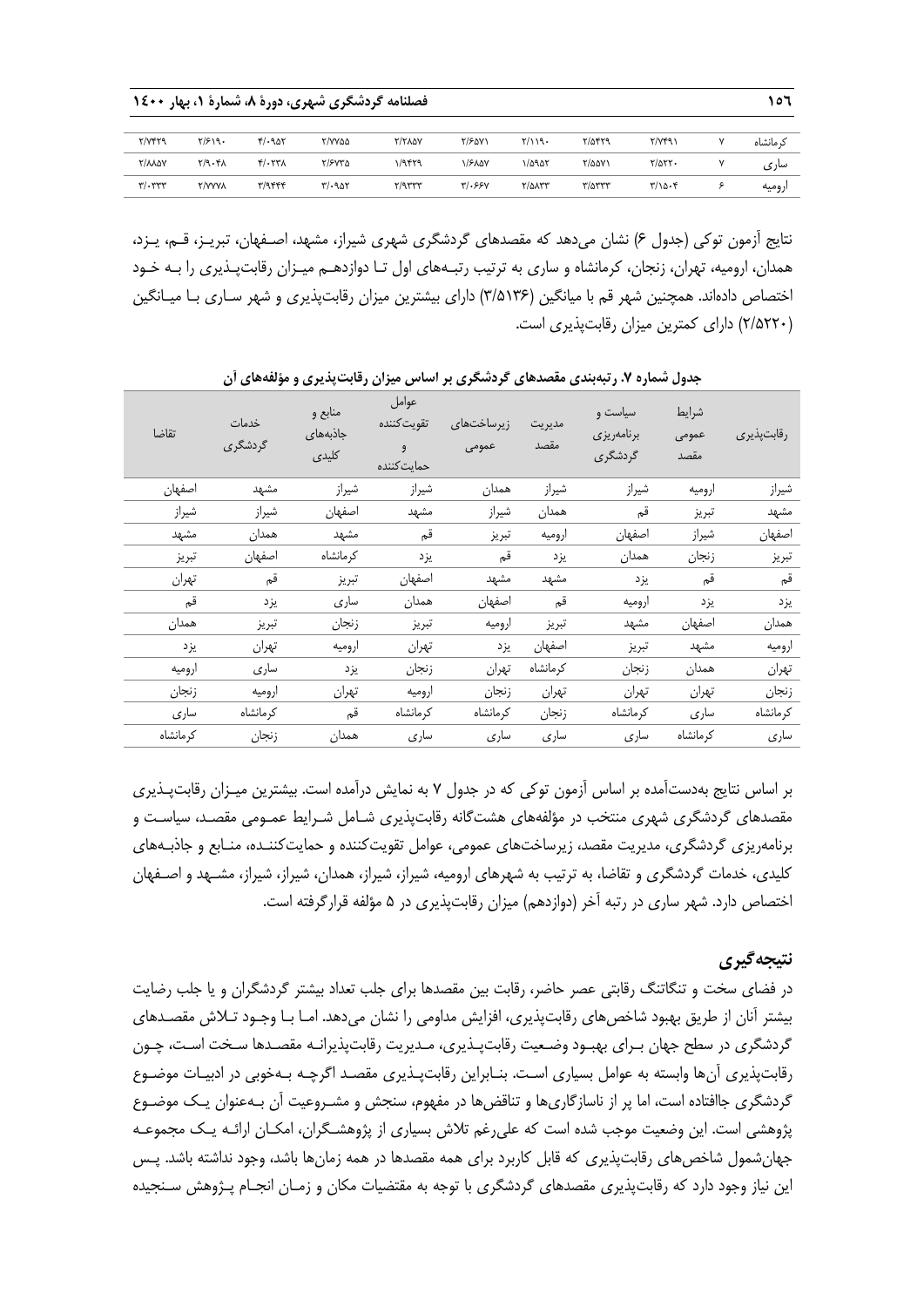شود. بر این اساس هدف این تحقیق، تعیین ابعاد یا مؤلفههای رقابتپذیری مقصدهای گردشگری شهری و شـاخصهای سنجش آنها بهگونهای است که بر اساس آن بتوان به سنجش و تحلیل رقابتپذیری مقصـدهای گردشـگری در ایـران پرداخت. برای پر کردن شکاف پژوهشی شناساییشده در این تحقیق، مؤلفـههای هشـتگانه رقابتپـذیری شـامل شرایط عمومی مقصد، سیاست و برنامهریزی گردشگری، مدیریت مقصد، زیرساختهای عمومی، عوامـل تقویتکننـده و حمایتکننده، منابع و جاذبههای کلیدی، خدمات گردشگری و تقاضا تعیین شدند. همچنین برای عملیاتی شـدن سـنجش رقابتپذیری مقصدهای گردشگری شهری منتخب، 42 شاخص به تفکیک مؤلفهها تعیین و اعتبـار سـنجی شـدند. وجـه تمایز این شاخصها نسبت به شاخصهای ارائهشده توسط محققان دیگر، از سویی در کاسـته شـدن از تعـداد آنهـا و از سوی دیگر کاملتر شدن آنها با توجه به ابعاد و عناصر مختلف سیستم گردشگری ایران بوده است. ایـن یافتـه تحقیـق کمک به سزایی در پر کردن شکاف پژوهشی تئوریک شناساییشده در تحقیق داشته است. رتبهبندی مقصدهای شـهری گردشگری منتخب با اسـتفاده از مؤلفـهها و شـاخصهای شناسـایی و تأییدشـده رقابتپـذیری مقصـدهای گردشـگری، مهمترین یافته و وجه تمایز اساسی این تحقیق با تحقیقات پیشین بـوده اسـت. در زمینـه مقایسـه میـزان رقابتپـذیری مقصدهای گردشگری، تحقیقات زیادی انجامشده است. بااینوجود یا این مقایسه بهماننـد شـاخص رقابتپـذیری سـفر و گردشگری مجمع جهانی اقتصاد (۲۰۰۷)، دویر و کیم (۲۰۰۳) و پاپ و رافای (۲۰۱۱) در سطح کشورها بوده اسـت، یـا از روشهایی انجامشده است که تنها محدود به شاخصهای محدودی بوده (مانند پژوهش خاکپور و همکـاران١٣٩٧٠) و یـا این مقایسه بر مبنای شاخصهای مرتبط با رقابتپذیری نبوده است (مانند پژوهش فرزین و همکـاران،۱۳۹۷). همچنـین تحقیقاتی که به مقایسه مقصدهای کوچک انجامشده است نیز یا معطوف به شناسایی عوامـل تعیینکننـده رقابتپـذیری مقصد گردشگری و عملیاتی کردن یک مدل نظری با استفاده از شواهد تجربی (Goffi et al,2019; Goffi,2013) بوده و یا بررسی تأثیر عامل یا عواملی بر رقابتپذیری مقصدهای گردشگری (Camp'n-Cerro et al,2017) و ارائه یک روش یـا رویکرد جدید در سنجش رقابتپذیری مقصدهای گردشگری ),2018al et Lopes )بوده است. بنابراین با توجه بـه وجـود رویکرد سیستمی در تعیین مؤلفهها و شاخصها و اعتبارسـنجی آنهـا و درنهایـت سـنجش رقابتپـذیری دوازده مقصـد گردشگری شهری که قابلیت مقایسه و رتبهبندی آنها را ایجاد کرده است، این تحقیق از فراگیری، قابلیت عملیاتی شدن و کاربرد بیشتری نسبت به تحقیقات پیشین برخـوردار اسـت. نتـایج و یافتـههای کـاربردی تحقیـق نشـان داد کـه بـین رقابتپذیری و مؤلفههای آن در مقصدهای گردشگری مختلف تفاوت معناداری وجود دارد. همچنین نتایج آزمـون تـوکی نشان داد که مقصدهای گردشگری شهری شیراز، مشهد، اصفهان، تبریـز، قـم، یـزد، همـدان، ارومیـه، تهـران، زنجـان، کرمانشاه و ساری به ترتیب رتبههای اول تا دوازدهم میزان رقابتپذیری را به خود اختصاص دادهاند. بررسـی ایـن نتـایج نشان میدهد که مقصدهای گردشگری شیراز، تبریز و قم در میزان رقابتپذیری، در زمـره 5 مقصـد برتـر هسـتند. ایـن مقصدها، در زمینه رتبهبندی بر اساس تعداد گردشگر خارجی ورودی به اماکن اقـامتی در سـال 1396 نیـز بـه ترتیـب در رتبههای اول، پنجم و ششم قرارگرفتهاند. در زمینه رتبهبندی مقصدهای گردشگری به تفکیک مؤلفهها نیز شهر شیراز که در کل نیز رتبه اول میزان رقابتپذیری نسبت به سایر مقصدها را به خود اختصاص داده است، در چهار مؤلفه سیاسـت و برنامهریزی گردشگری، مدیریت مقصد، عوامل تقویتکننده و حمایتکننده و منابع و جاذبههای کلیدی نیز حائز رتبه اول شده است. سه مؤلفه مدیریت مقصد، سیاست و برنامهریزی گردشگری و عوامل تقویتکننده و حمایتکننده که به ترتیب در رتبههای دوم تا چهارم میزان تأثیرگذاری بر رقابتپذیری مقصدهای گردشـگری شـهری قرارگرفتهانـد، نقـش بسـیار کلیدی در تبدیل مزیتهای موهبتی مانند منابع و جاذبههای کلیدی به مزیت رقابتی بر عهدهدارند. نتایج تحقیق در تعیین میزان رقابتپذیری در کل و به تفکیک مؤلفهها و رتبهبندی مقصدهای گردشگری شهری، به سیاسـتگذاران و تصـمیم سازان مرتبط با توسعه گردشگری مقصدهای گردشگری شهری مورد ارزیابی یاری میرساند تا با بررسی وضعیت مقصـد در هریک از شاخصها و مؤلفهها به بهبود وضعیت رقابتپذیری خود بپردازند. در نتیجه امکان دستیابی به اهـداف بهبـود رقابتپذیری مقصدهای گردشگری شهری شامل بیشینهسازی رضایت بازدیدکننده، بهبود رفاه و کسب اطمینان از کیفیت زندگی ساکنان محلی، حفاظت از محیطزیست و ایجاد اثرات مثبت زیستمحیطی، بهینهسازی اثرات اجتماعی-فرهنگـی،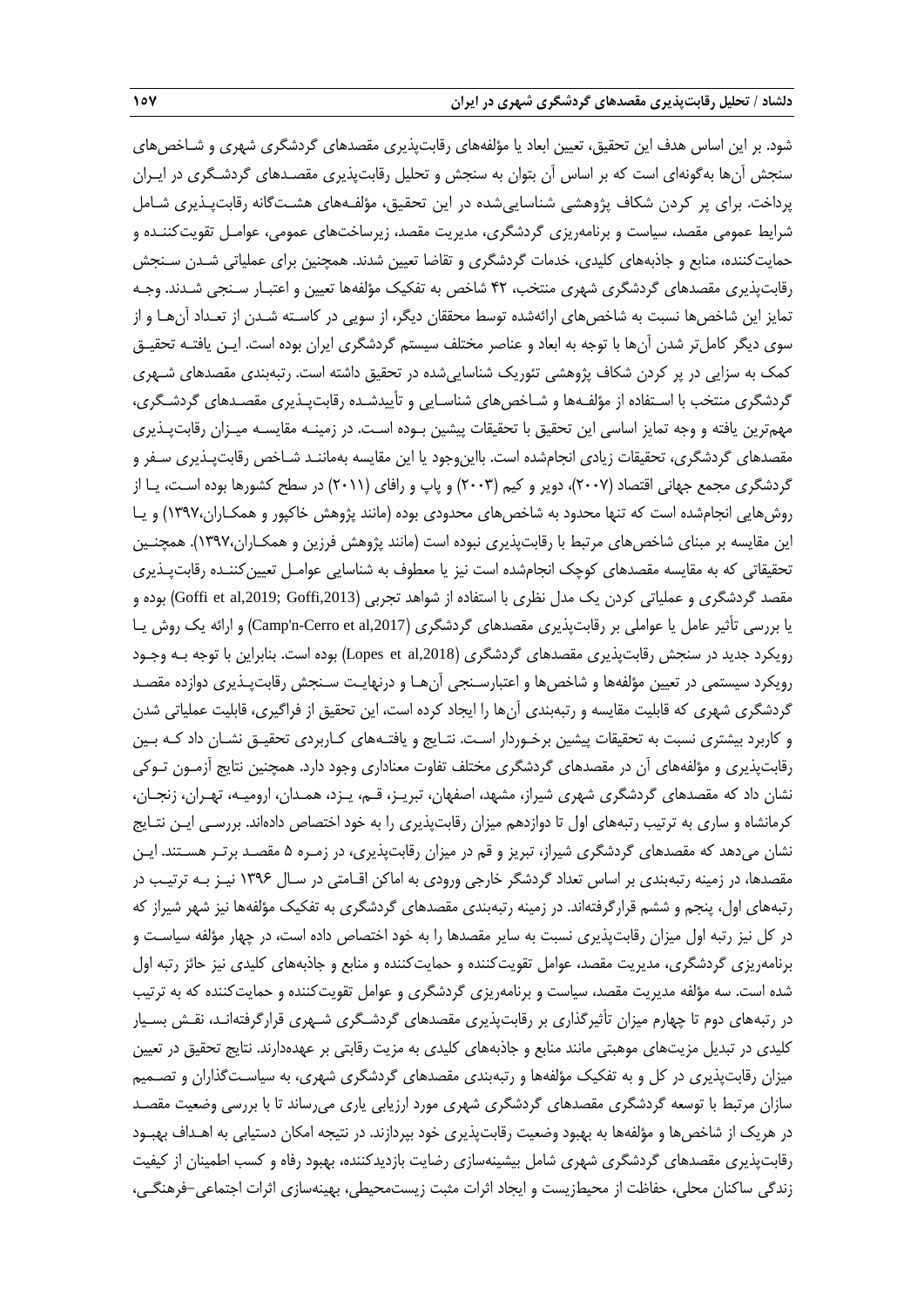توانمندی در افزایش درآمدهای گردشگری و بهبود شاخصها و رشد اقتصاد محلی فراهم خواهد گشت. این تحقیق با محدودیتهایی شامل تأیید اثرگذاری مؤلفههای رقابتپذیری مقصدهای گردشگری شهری ایران بر مبنای نظر خبرگان و مبتنی نبودن بر دادههای کمی در زمینه وضعیت رقابتپذیری مقصدهای گردشـگری، عـدم دسترسـی بـه اطالعات و دادههای کافی برای سنجش وضـعیت رقابتپـذیری مقصـدهای گردشـگری شـهری موردمطالعـه و کمبـود تحقیقات در زمینه وضعیت رقابتپذیری مقصدهای گردشگری شهری کشور روبرو بوده است که ممکن است بر نتـایج و یافتههای تحقیق تأثیرگذار باشند. بر این اساس پیشنهاد میشود کـه در پژوهشهـای آتـی بـه مـواردی چـون سـنجش رقابتپذیری مقصدهای گردشـگری بـا اسـتفاده از شـاخصهای شناساییشـده و ارائـه سیاسـتها و راهکارهـای بهبـود رقابتپذیری مقصدهای گردشگری، ارائه الگوی مؤثر برای گردآوری، تجزیهوتحلیل و کاربرد اسـتفاده از دادههـای کمـی برای سنجش وضعیت رقابتپذیری مقصدهای گردشگری، انجام تحقیق مشابه در سایر مقصدهای گردشـگری کشـور و تحلیل تطبیقی مقصدهای رقابتپذیر گردشگری مطرح جهانی و ارائه تجارب و درسهـای آموختهشـده بـرای کـاربرد در سطح کشور برای بهبود رقابتپذیری مقصدهای گردشگری پرداخته شود.

# **تقدیر و تشکر**

بنا به اظهار نویسنده مسئول، این مقاله حامی مالی نداشته است.

## **منابع**

- 1( ایمانی خوشخو، محمدحسین و نادعلی پور، زهرا )1395( ارائه الگوی مفهومی رقابتپـذیری مقصـد گردشـگری در چـارچوب توسعه پایدار، فصلنامه گردشگری و توسعه، دوره ۲، شماره ۷، صص. ۱۴۷–۱۱۹.
- 2( برومند، بابک؛ کاظمی، علی؛ رنجبریان، بهرام )1397( توسعه مدل بومی سنجش رقابتپذیری گردشگری مقاصـد گردشـگری ایران، فصلنامه تحقیقات بازاریابی، دوره ۸، شماره ۲۹، صص. ۱۲۲-۱۰۵.
- 3( خاکپور، براتعلی؛ عباسی، حامد؛ شاهکرمی، نعمت )1397( ارزیابی و تحلیل جایگاه برند گردشگری استان فارس بر پایه هویـت رقابتپذیری ملی، فصلنامه مطالعات مدیریت گردشگری، دوره ،13 شماره ،44 صص. .109-141
- 4( دفتر برنامهریزی و بودجه وزارت میراث فرهنگی، گردشگری و صنایعدستی )1396( آمار گردشگران ورودی به امـاکن اقـامتی استان ها.
- 5( فرزین، محمدرضا؛ شکاری، فاطمـه؛ عزیـزی، فاطمـه )1397( رقابتپـذیری مقصـد گردشـگری: تحلیـل اهمیـت- عملکـرد موردمطالعه: شهر یزد و شهر شیراز، فصلنامه مطالعات مدیریت گردشگری، دوره ۱۳، شماره ۴۴، صص. ۲۱۹–۲۴۷.
- 6( فرزین، محمدرضا و نادعلی پور، زهرا )1389( عوامل مؤثر بر مزیت رقابتی مقصدهای گردشگری در ایران موردمطالعه: منطقه چابهار، فصلنامه مطالعات مدیریت گردشگری، دوره ۵، شماره ۱۴، صص. ۶۷-۴۰.
- 7( کالنتری، خلیل )1392( مدلسازی معادالت ساختاری در تحقیقات اجتماعی اقتصادی بـا برنامـه SIMPLIS LISREL، چاپ دوم، تهران: انتشارات فرهنگ صفا.
	- 8( مرکز آمار ایران )1396( سالنامه آماری کشور.
- 9( ملکی، سعید و سجادیان، مهیار )1397( آسیبشناسی کیفیت رقابتآمیز مدیریت مقصد گردشگری کویر مطالعه موردی: کـویر شهداد کرمان، فصلنامه جغرافیا و توسعه، دوره ۱۶، شماره ۵۱، صص. ۹۸–۸۱.
- 10( نادعلیپور، زهرا )1392( ارزیابی کیفیت مدیریت مقصد گردشگری از دیدگاه مزیت رقـابتی مطالعـه مـوردی: منطقـه چابهـار، نشریه گردشگری علم و فرهنگ، دوره ۱، شماره ۱، صص. ۱۷-۱۰.
- 11( حیدری، رضا؛ طالبپور، مهدی؛ نظری ترشیزی، احمد؛ شجیع، کیانوش؛ جابری، سجاد )1399( تدوین راهبردهای رقابتپذیری و توسعه گردشگری ورزشی در شهرها مطالعه موردی: شهر مشهد، فصـلنامه گردشـگری شـهری، دوره ۷، شـماره ۱، صـص.  $.109 - 157$
- 12( مینایی، عباس؛ حیدری چیانه، رحیم؛ قربـانی، رسـول )1399( تحلیلـی بـر اثـرات مؤلفـه تجـارب بهیادمانـدنی در پایـداری و رقابتپذیری مقاصد گردشگری شهری مطالعه موردی: شهر اردبیل، فصلنامه گردشـگری شـهری، دوره ،7 شـماره ،2 صـص.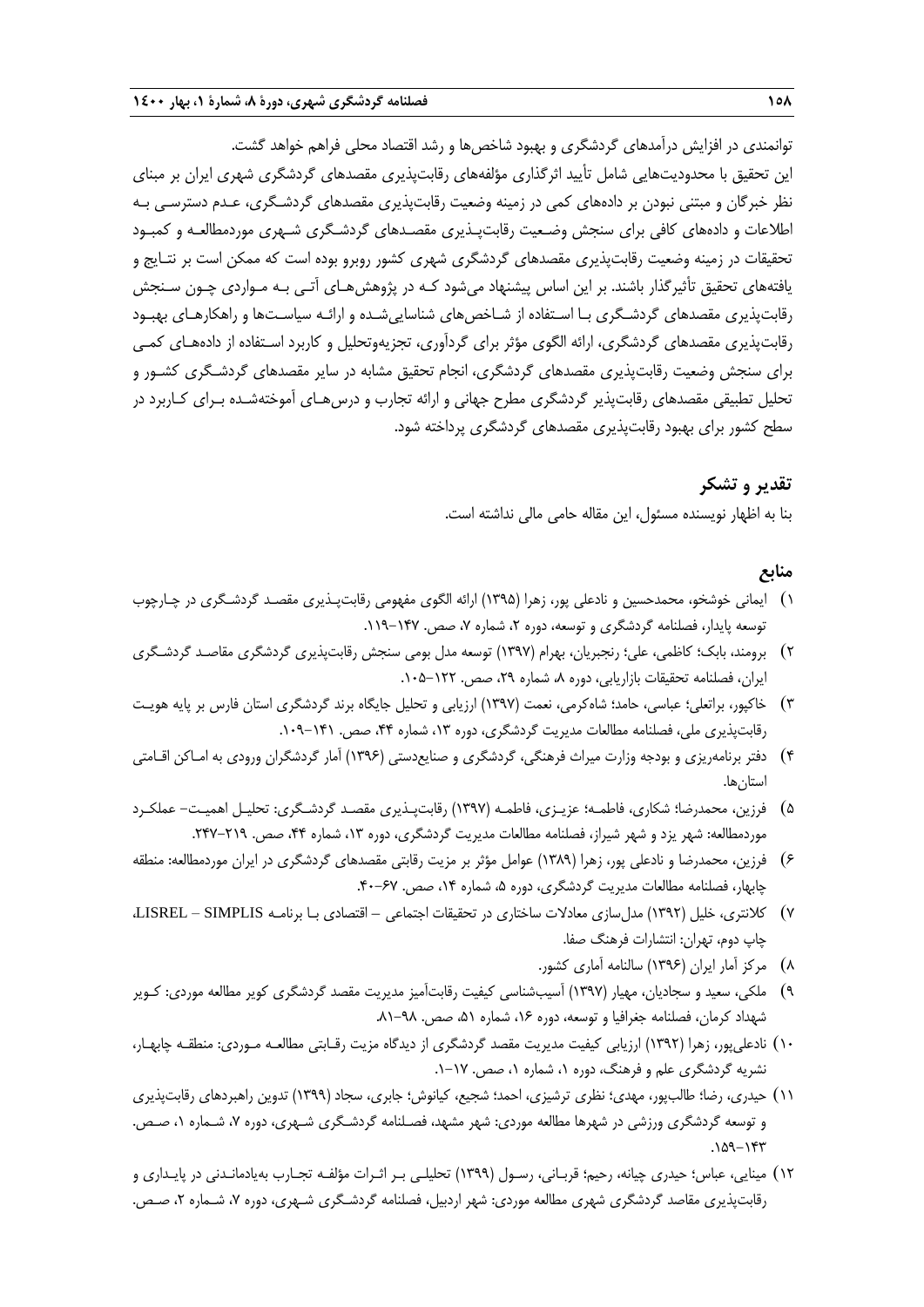$.157 - 100$ 

- 13) Abreu Novais, M. & Ruhanen. L. & Arcodia, C. (2018) Destination competitiveness: A phenomenographic study, Tourism Management, Vol.64, No.C, pp.324-334.
- 14) Andrades, L. & Dimanche, F. (2017) Destination competitiveness and tourism development in Russia: Issues and challenges, Tourism Management, Vol.62, No.C, pp.360-376.
- 15) Boroumand, Babak. & Kazemi, Ali. & Ranjbarian, Bahram. (2018) Development of Indigenous Model for Measuring Tourism Competitiveness of Iran Tourism Destinations, Marketing Research Quarterly, Vol.8, No.29, pp.105-122 (In Persian).
- 16) Camp'n-Cerro, A. M. & Herna'ndez-Mogollo'n, J. M. & Alves, H. (2017) Sustainable improvement of competitiveness in rural tourism destinations: The quest for tourist loyalty in Spain, Journal of Destination Marketing & Management, Vol.6, No.3, pp.252-266.
- 17) Carayannis, E. G. & Ferreira, F. A. F. & Bento, P. & Ferreira, J. J. M. & Jalali, M. S. & Fernandes, B. M. Q. (2018) Developing a socio-technical evaluation index for tourist destination competitiveness using cognitive mapping and MCDA, Technological Forecasting & Social Change, Vol.131, pp.147– 158.
- 18) Cibinskiene, A. & Snieskiene, G. (2015) Evaluation of city tourism competitiveness, 20th International Scientific Conference Economics and Management, Procedia-Social and Behavioral Sciences, No.213, pp.105–110.
- 19) De keyser, r. & Vanhove, N. (1994) The competitive situation of tourism in the Caribbean area Methodological approach, in Revue de Tourisme, Vol.3, pp.19-22
- 20) Del Vecchio, P. & Passiante, G. (2017) Is tourism a driver for smart specialization? Evidence from Apulia, an Italian region with a tourism vocation, Journal of Destination Marketing and Management, Vol.6, No.3, pp.163–165.
- 21) Drakulić Kovačević, N. & Kovačević, L. & Stankov, U. & Dragićević, V. & Miletić, A. (2018) Applying destination competitiveness model to strategic tourism development of small destinations: The case of South Banat district, Journal of Destination Marketing & Management, Vol.8, pp.114– 124.
- 22) Dwyer, L. & Kim, C. (2003) Destination Competitiveness: Determinants and Indicators, Current Issues in Tourism, Vol.6, No.5, pp.369-414.
- 23) Dwyer, L. & Mellor, R. & Livaic, Z. & Edwards, D. & Kim, C. (2004) Attributes of destination competitiveness: Afactor Analysis, Tourism Analysis, Vol.9, pp.1-11.
- 24) Farzin, Mohammad Reza. & Hunter, Fatima. & Azizi, Fatemeh. (2018) Competitiveness of Tourism Destination: Importance-Performance Analysis the case of study: Yazd and Shiraz, Quarterly Journal of Tourism Management Studies, Vol.13, No.44, pp.219-247 (In Persian).
- 25) Farzin, Mohammadreza. & Nadalipour, Zahra. (2010) Factors Affecting the Competitive Advantage of Tourism Destinations in Iran the case of study: Chabahar Region, Quarterly Journal of Tourism Management Studies, Vol.5, No.14, pp.40-67 (In Persian).
- 26) Gajdošík, T. & Gajdošíková, Z. & Maráková, V. & Flagestad, A. (2017) Destination structure revisited in view of the community and corporate model, Tourism Management Perspectives, Vol.24, pp.54–63.
- 27) Goffi, G. & Cucculelli, M. & Masiero, L. (2019) Fostering tourism destination competitiveness in developing countries: The role of sustainability, Journal of Cleaner Production, Vol.209, pp.101-115.
- 28) Goffi, Gianluca. (2013) A Model of Tourism Destination Competitiveness: The case of the Italian Destinations of Excellence, Anuario Turismo y Sociedad, Vol.10, pp.121-147. Retrieved from https://www.researchgate.net/publication/267331295.
- 29) Goffi, Gianluca. (2013) Determinants of tourism destination competitiveness: A theoretical model and empirical evidence, PhD thesis, Marche Polytechnic University.
- 30) Gunn, C. A. & Var, T. (2003) Tourism Planning, Basics, Concepts, Cases, Edition4, New York: Taylor & Francis Publishing.
- 31) Hassan, salah S. (2000) Determinants of Market Competitiveness in an Environmentally Sustainable Tourism Industry, Journal of Travel Research, Vol.38, No.3, pp.239-245.
- 32) Heath, E. (2002) Towards a Model to Enhance Destination Competitiveness: A Southern African Perspective, Journal of Hospitality and Tourism Management, Vol.10 No.2, pp.124-141.
- 33) Heidari, Reza. & Talibpour, Mehdi. & Nazari Tarshizi, Ahmad. & Shaji, Kianoosh. & Jaberi, Sajjad. (2020) Development of competitiveness strategies and development of sports tourism in cities Case study: Mashhad, Urban Tourism Quarterly, Vol.7, No.1, pp.143-159 (In Persian).
- 34) Hong, T. & Ma, T. & Huan, T-C. (2015) Network behavior as driving forces for tourism flows, Journal of Business Research, Vol.68, pp.146-156.
- 35) Imani Khoshkhoo, Mohammad Hossein. & Nadalipour, Zahra. (2016) Presenting a Conceptual Model of Tourism Destination Competitiveness in the Framework of Sustainable Development, Quarterly